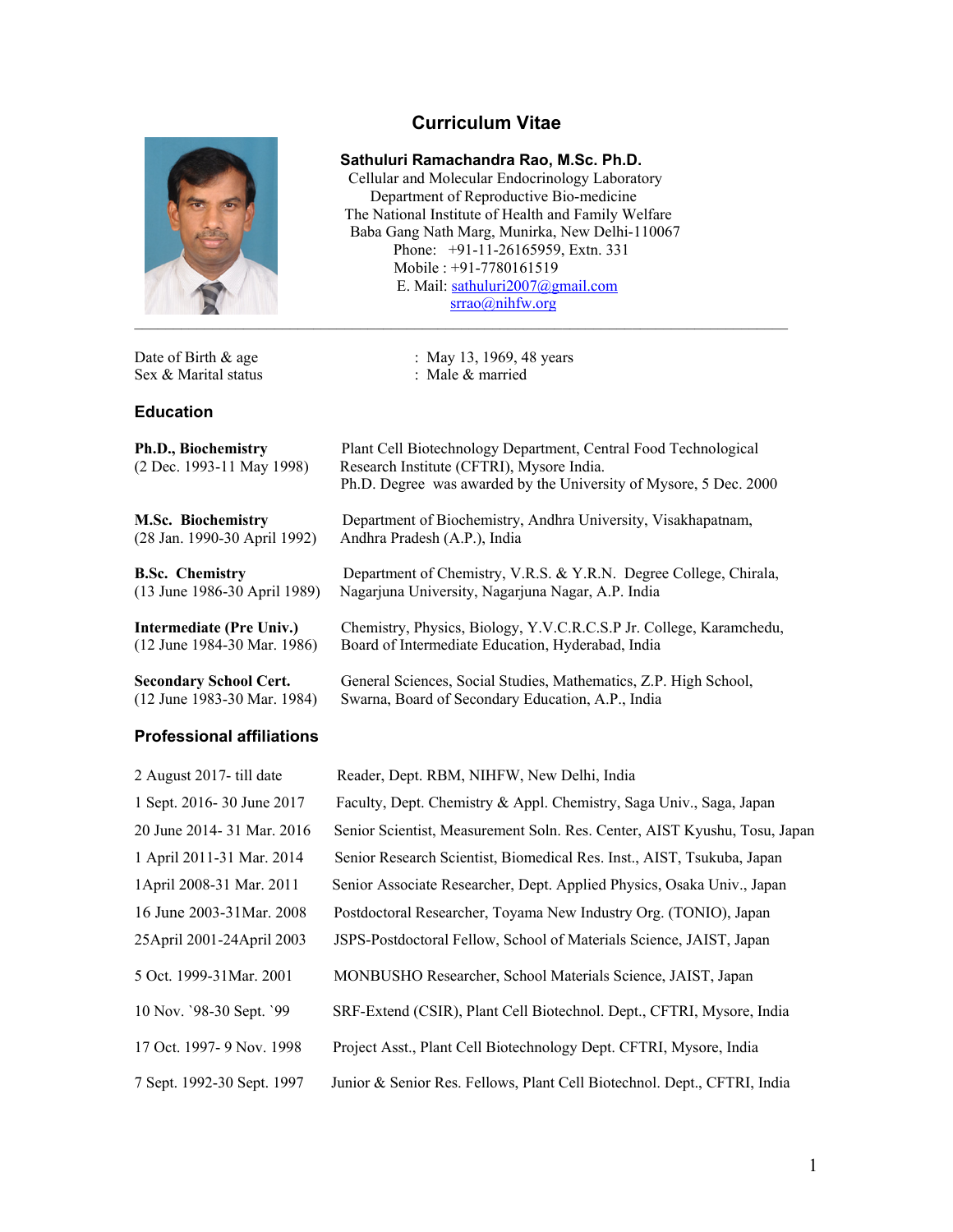# **List of publications and other accomplishments**

#### *Peer-reviewed International Journal articles*

- 1. R. Kawamura, M. Miyazaki, K. Shimizu, Y. Matsumoto, Y.R. Silberberg, **S. Ramachandra Rao**, M. Iijima, S. Kuroda, F. Iwata, T. Kobayashi, C. Nakamura, A new cell separation method based on Antibody-immobilized nanoneedle arrays for the detection of intracellular Markers, **Nano letters, 17 (11), 7117–7124, 2017** (DOI: 10.1021/acs.nanolett.7b03918) (impact factor: 12.712).
- 2. **S. Ramachandra Rao**, Y.S. Kurniawan, J.-Y. Kim, M. Maeki, W. Iwasaki, S. Morisada, H. Kawakita. M. Miyazaki, K. Ohto, Droplet-based microreactor system for stepwise recovery of precious metal ions from real metal waste with calix[4]arene derivatives, *Separation Science and Technology,* **53 (8) 1261- 1272, 2018** (**August 2017, DOI: 10.1080/01496395.2017.1366518**) (impact factor: 1.106).
- 3. W. Iwasaki, **S. Ramachandra Rao**, R. Kurita, O. Niwa, M. Miyazaki, Influences of electrodes placement and measurement time on electrochemical signal of redox species flowing through porous material, *Sensors and Materials***, 28 (12), 1329-1335, 2016.**
- 4. D. Matsumoto, A. Yamagishi, M. Satio, **S. Ramachandra Rao**, Y.R. Silberberg, F. Iwata, T. Kobayashi, C. Nakamura, Mechanoporation of living cells for delivery of macromolecules using nanoneedle array, *Journal of Bioscience and Bioengineering***, 122 (6), 748-752, 2016** (impact factor 2.24).
- 5. I. Nakashima, A. Kishidai, Y. Takaoka, S. Morisada, K. Ohto, H. Kawakita, W. Iwasaki, **S. RamachandraRao**, M. Miyazaki, Adsorption and elution of glucuronic acid and chondroitin sulfate using amino-group-containing spherical gel, *Journal of Applied Glycoscience*, **63, 69-75**, **2016**.
- 6. D. Matsumoto\*, **S. Ramachandra Rao\***, Y. Kato, Y.R. Silberberg, R. Kawamura, F. Iwata, T. Kobayashi, C. Nakamura, Oscillating high-aspect ratio monolithic silicon nanoneedle array enables efficient delivery of functional bio-macromolecules into living cells, *Scientific Reports,* **5, 15325, 2015** (\*Co-first Authors, impact factor 5.578) (14 citations).
- 7. W. Iwasaki, **S. Ramachandra Rao**, O. Niwa, M. Miyazaki, Influence of contact force on electrochemical responses of redox species flowing in nitrocellulose membrane at micropyramid array electrode, *Analytical Sciences,* **31 (7), 729-732, 2015** (impact factor 1.394) (2 citations).
- 8. R. Kawamura, M. Mishima, S. Ryu, Y. Arai, M. Okose, Y.R. Silberberg, **S. Ramachandra Rao**, C. Nakamura, Controlled cell adhesion using a Biocompatible Anchor for Membrane-conjugated bovine serum albumin/bovine serum albumin mixed layer, *Langmuir,* **29 (21), 6429-6433, 2013** (impact factor 4.187; 17 citations)
- 9. **S. Ramachandra Rao\***, H. Yoshikawa, E. Shimizu, M. Sato, E. Tamiya, Gold nanoparticle-based surface-enhanced Raman scattering for noninvasive molecular probing of embryonic stem cell differentiation, **PLOS ONE**, 6 (8), e22802, 2011 (\*corresponding author, impact factor: 4.13; 55 citations).
- 10. M.M. Hossain, E. Shimizu, M. Saito, **S. Ramachandra Rao**, Y. Yamaguchi, E. Tamiya, Non-invasive characterization of mouse embryonic stem cell derived cardiomyocytes based on the intensity variation in digital beating video, *Analyst,* **135 (7), 1624-1630, 2010** (impact factor: 3.969; 30 citations).
- 11. M.U. Ahmed, M. Saito, M.M. Hossain, **S. Ramachandra Rao**, S. Furui, A. Hino, Y. Takamura, M. Takagi, E. Tamiya, Electrochemical genosensor for the rapid detection of GMO using loop-mediated isothermal amplification, *Analyst,* **134 (5), 966-972, 2009** (impact factor: 3.969; 52 citations).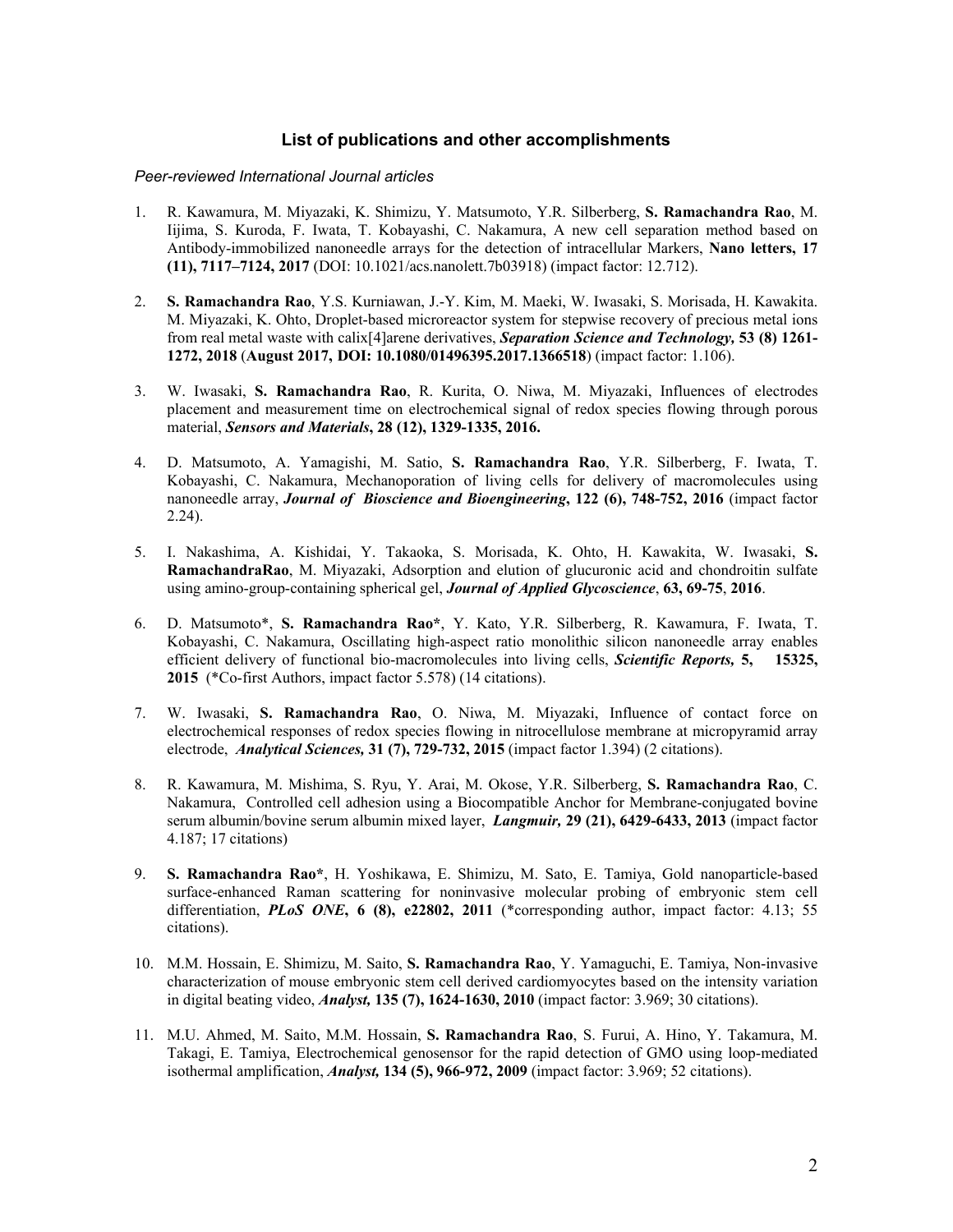- 12. **S. Ramachandra Rao**, S. Yamamura, E. Tamiya (**2008**) Microsystems technology and biosensing, *Advances in Biochemical Engineering/Biotechnology,* **109, 285-350, 2008** (impact factor: 4.165; 20 citations).
- 13. D. K. Kim, K. Kerman, M. Saito, **S. Ramachandra Rao**, T. Endo, S. Yamamura, Y.S. Kwon, E. Tamiya, Label-free DNA biosensor based on localized surface plasmon resonance coupled with interferometry, *Analytical Chemistry,* **79 (5), 1855-1864, 2007** (Ranked top 10 articles of highly accessed for the period Jan-March 2007), (impact factor: 5.695; 145 citations).
- 14. T. Nakayama, Y. Kurosawa, S. Furui, K. Kerman, M. Kobayashi, **S. Ramachandra Rao**, Y. Yonezawa, K. Nakano, A. Hino, S. Yamamura, Y. Takamura, E. Tamiya, Circumventing the air-bubbles for microfluidic systems and quantitative continuous-flow PCR applications, *Analytical and Bioanalytical Chemistry,* **386 (5), 1327-1333, 2006** (Ranked top 5 articles highly accessed), (impact factor: 3.659; 97 citations).
- 15. S. Yamamura, H. Kishi, Y. Tokimitsu, S. Kondo, R. Honda, **S. Ramachandra Rao**, M. Omori, E. Tamiya, A. Muraguchi, Single-cell microarray for analyzing cellular response, *Analytical Chemistry,* **77 (24), 8050-8056, 2005** (impact factor: 5.695; 229 citations).
- 16. Y. Akagi, **S. Ramachandra Rao**, Y. Morita, E. Tamiya, Optimization of fluorescent cell-based assays for high-throughput analysis using microchamber array chip formats, *Science and Technology of Advanced Materials,* **5 (3), 343-349, 2004** (impact factor: 3.752; 18 citations).
- 17. S. Yamamura, Y. Morita, Q. Hasan, **S. Ramachandra Rao**, K. Yokoyama, E. Tamiya, Characterization of keratin degrading bacterium isolated from deer fur. *Journal of Bioscience and Bioengineering,* **93 (6), 595-600, 2002** (impact factor: 1.737; 73 citations).
- 18. **S. Ramachandra Rao\***, G.A. Ravishankar, Plant cell cultures: Chemical factories of secondary metabolites, *Biotechnology Advances***, 20(2), 101-153, 2002** (Ranked top 25 hottest articles of Biotechnology Advances Since 2002 to December 2012), (\*corresponding author, impact factor: 9.59; 1197 citations).
- 19. **S. Ramachandra Rao**, T. Usha, G.A. Ravishankar, Biotransformation of digitoxin in cell cultures of *Capsicum frutescens* in the presence of  $\beta$ -cyclodextrin, *Biocatalysis and Biotransformation*, 20 (2), **137-143, 2002** (impact factor: 1.275; 8 citations).
- 20. T. Usha, **S. Ramachandra Rao\***, G.A. Ravishankar, Biotransformation of phenylpropanoid compounds to vanilla flavor metabolites in cultures of *Haematococcus pluvialis*, *Process Biochemistry,* **38 (3), 419- 426, 2002** (\* Corresponding author, impact factor: 2.627; 40 citations).
- 21. **S. Ramachandra Rao**, T. Usha, B. Suresh, G.A. Ravishankar, Enhancement of secondary metabolite production in hairy root cultures of *Beta vulgaris* and *Tagetes patula* under the influence of microalgal elicitors, *Food Biotechnology,* **15 (1), 35-46, 2001** (impact factor: 0.521; 12 citations).
- 22. B. Suresh, T. Rajasekaran, **S. Ramachandra Rao**, G.A. Ravishankar, K.S.M.S. Raghava Rao, Studies on osmolarity, conductivity, and mass transfer for designing a bioreactor for *Tagetes patula* hairy root cultures, *Process Biochemistry,* **36 (10), 987-993, 2001** (impact factor: 2.627; 25 citations).
- 23. **S. Ramachandra Rao,** G. A. Ravishankar, Biotransformation of protocatechuic aldehyde and caffeic acid to vanillin and capsaicin in freely suspended and immobilized cultures of *Capsicum frutescens*, *Journal of Biotechnology,* **76 (2), 137-146, 2000** (impact factor: 3.340; 58 citations).
- 24. **S. Ramachandra Rao,** G.A. Ravishankar, Vanilla flavor: Production by conventional and biotechnological routes, *Journal of the Science of Food and Agriculture***, 80 (3), 289-304, 2000**  (impact factor: 1.759; 292 citations).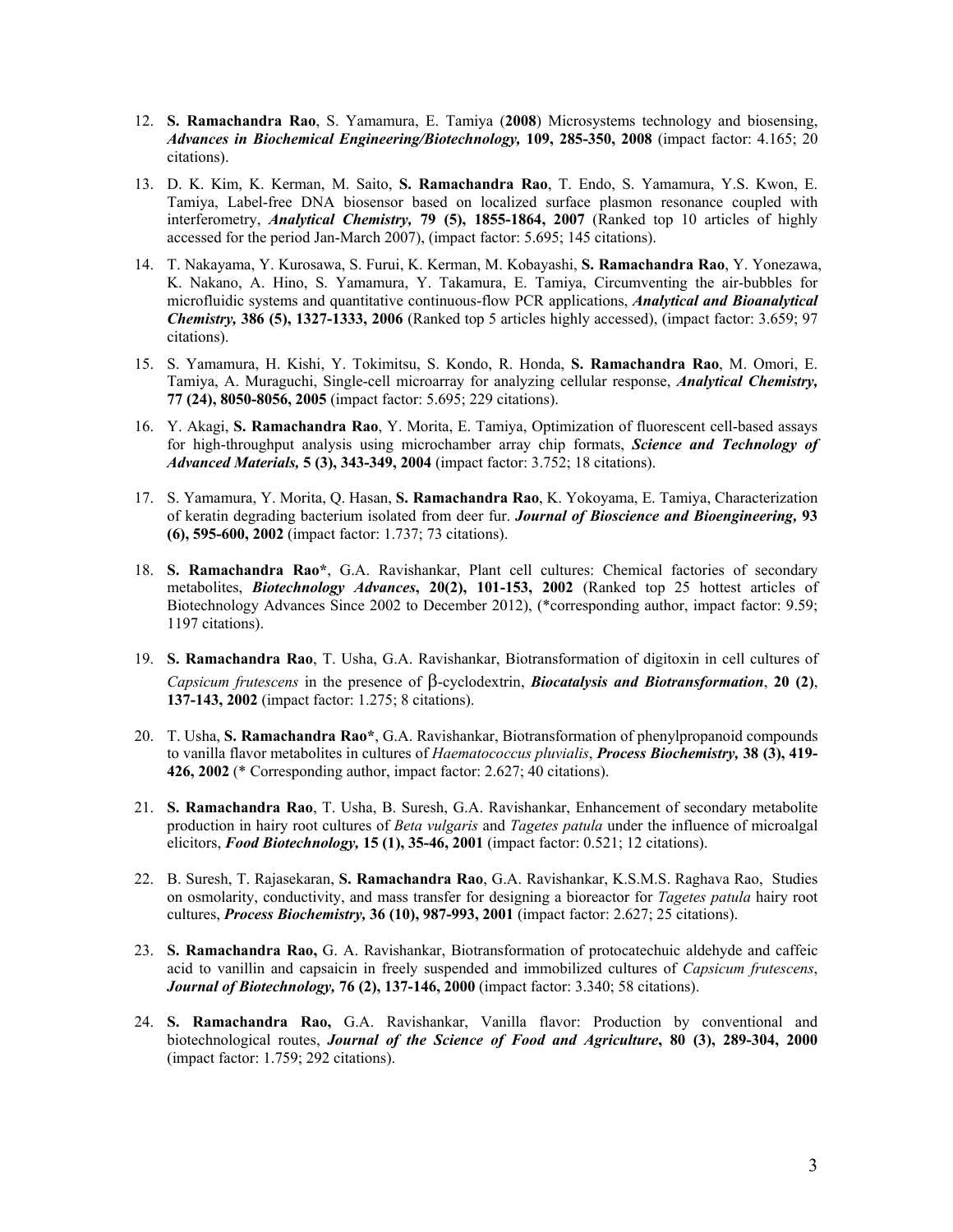- 25. G.A. Ravishankar, **S. Ramachandra Rao,** Biotechnological production of Phyto-pharmaceuticals, *Journal of Biochemistry, Molecular Biology and Biophysics,* **4 (2), 73-102, 2000** (impact factor: 2.2; 72 citations).
- 26. **S. Ramachandra Rao,** G.A. Ravishankar, Biotransformation of isoeugenol to vanilla flavor metabolites and capsaicin in freely suspended and immobilized cell cultures of *Capsicum frutescens*: Study of the influence of  $\beta$ -cyclodextrin and fungal elicitor, *Process Biochemistry*, 35 (3-4), 341-348, **1999** (impact factor: 2.627; 54 citations).
- 27. **S. Ramachandra Rao**, T. Usha, G.A. Ravishankar, Biotransformation of codeine to morphine in freely suspended cells and immobilized cultures of *Spirulina platensis, World Journal of Microbiology and Biotechnology,* **15 (4), 465-469, 1999** (impact factor: 1.262; 32 citations)*.*
- 28. T. Usha, R.Sarada, **S. Ramachandra Rao**, G.A. Ravishankar, Production of astaxanthin in *Haematococcus pluvialis* cultured in various media, *Bioresource Technology,* **68 (2), 197-199, 1999**  (impact factor: 4.98; 97 citations).
- 29. **S. Ramachandra Rao**, R. Sarada, G.A. Ravishankar, Phycocyanin, a new elicitor for capsaicin and anthocyanin accumulation in plant cell cultures, *Applied Microbiology and Biotechnology,* **46 (5), 619- 621, 1996** (impact factor: 3.689; 31 citations).
- 30. R. Madhusudhan, **S. Ramachandra Rao**, G. A.Ravishankar, Osmolarity as a measure of growth of plant cells in suspension cultures, *Enzyme Microbial Technology,* **17 (11), 989-991, 1995** (impact factor: 2.592; 23 citations).

# *Peer-reviewed publications in International Conference Proceedings*

- 31. K. Ohto, J.Y. Kim, S. Morisada, H. Kawakita, M. Maeki, **S. Ramachandra Rao**, M. Miyazaki, Precious metal separation with calixarene derivatives using microreactor system, In**: Proceedings of the 4th International Conference on Methods and Materials for Separation Science (SSTP 2016), Brunow, Poland, September, pp. 22-25, 2016,** ISBN 978-83-7493-949-2.
- 32. **S. Ramachandra Rao**, M. Maeiki, Y. Ueda, J.Y. Kim, K, Ohto, M. Miyazaki, Droplet-based microreactor system for an efficient recovery of rare metal ions with calix[4]arene derivatives from acidic media, In: **Asia Pacific Confederation of Chemical Engineering Congress 2015: APCChE 2015, incorporating CHEMECA 2015**. **Melbourne: Engineers Australia, 2015: pp. 2014-2019, 2015** ISBN:9781922107473.
- 33. W. Iwasaki, R. Mizuki, **S. Ramachandra Rao**, O. Niwa, M. Miyazaki, Development of Microperiodic array-based electrochemical sensor for quantitative immunochromatography, *Proceedings of MicroTAS 2015***: The 19th International Conference on Miniaturized Systems for Chemistry and Life Sciences, pp. 1716-1718, 2015**, ISBN:978-0-9798064-8-3, ISSN:1556-5904.
- 34. Y. Yamaguchi, M.M. Hossain, T. Ikeuchi, A. Hashimoto, **S. Ramachandra Rao**, M. Saito, E. Tamiya Hanging drop culture device for embryonic stem cell, *Proceedings of MicroTAS 2012***:** *The* **16th International Conference on Miniaturized Microsystems in Chemistry and Life Sciences, pp. 1057-1059**, **2012,** ISBN: 978-0-9798064-5-2.
- 35. **S. Ramachandra Rao**, M. Kitamura, S. Yamamura, E. Tamiya, Novel picoliter compartmental microfluidic chip devices for high-throughput single-cell sorting and analysis. *Proceedings of MicroTAS* **2006: The 10th International Conference on Miniaturized Microsystems in Chemistry and Life Sciences, Vol. 1, pp. 957-959, 2006**, ISBN: 4-9903269-0-3-C3043.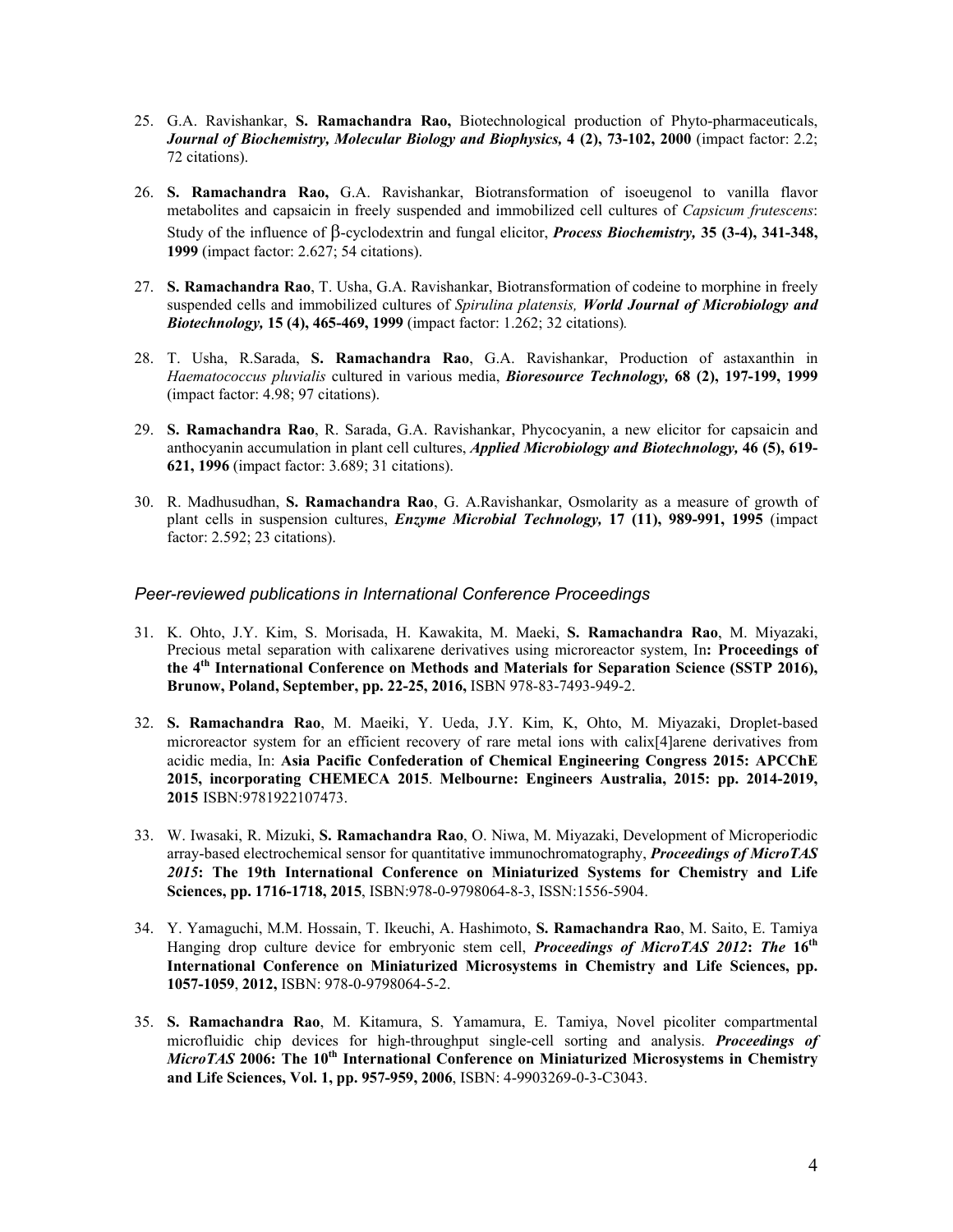- 36. **S. Ramachandra Rao**, M. Kitamura, S. Yamamura, E. Tamiya, Development of high-throughput compartmental microfluidic devices for multiplexed single-cell sorting, manipulation and analysis. *IEEE Sensors Proceedings Vol. 1-3***, pp. 642-645**, **2006,** ISBN: 978-1-4244-0375-2.
- 37. **S. Ramachandra Rao**, S. Yamamura, Y. Takamura, E. Tamiya, Multiplexed microfluidic device for single-cell manipulation and analysis. *Proceedings of MicroTAS* **2004: The 8th International Conference on Miniaturized Microsystems in Chemistry and Life Sciences, Vol. 1, pp. 61-63, 2004,** ISBN:0-85404-643-7 (7 citations)
- 38. S. Yamamura, **S. Ramachandra Rao**, M. Omori, Y. Tokimitsu, S. Kondo, H. Kishi, A. Muraguchi, Y. Takamura, E. Tamiya, High-throughput screening and analysis for antigen specific single-cell using microarray, *Proceedings of MicroTAS* **2004: The 8th International Conference on Miniaturized Microsystems in Chemistry and Life Sciences, Vol. 1, pp. 78-80, 2004,** ISBN: 0-85404-643-7 (10 citations)
- 39. Y. Akagi, **S. Ramachandra Rao**, Y. Morita, Y. Takamura, E. Tamiya, Screening of a novel neurotrophic factor using microarray cell-based chip and its response on PC12 cells neurosignaling pathway, *Proceedings of MicroTAS 2004:* **The 8th International Conference on Miniaturized Microsystems in Chemistry and Life Sciences, Vol. 2, pp. 309-311***,* **2004**, ISBN:0-85404-643-7
- 40. **S. Ramachandra Rao**, Y. Akagi, Y. Morita, E. Tamiya, High-throughput screening of anticancer drugs using miroarray based cell chip. *Proceedings of MicroTAS* **2002: The 6th International Conference on Miniaturized Microsystems in Chemistry and Life Sciences, Vol. 2, pp. 862-864***,* **2002,** ISBN: 1- 4020-1010-9 (7 citations)
- 41. Y. Morita, H. Onishi, **S. Ramachandra Rao**, T. Sakaguchi, Y. Murakami, K. Yokoyama, E. Tamiya, Biodegradation of alkane by psychrotropic bacteria for cold environment. *Proceedings of Enzyme Engineering Conference XVI***, pp. 288-290, 2001**.
- 42. G.A. Ravishankar, M. Mahadevaswamy, **S. Ramachandra Rao**, K.M. Priyasethu, A. Kumar, R. Sarada, G. Manoj, T.N.Prabha, L.V.Venkataraman, Potentials and prospects of *Spirulina* for varied applications: Focus on CFTRI's Contribution and Indian Scenario. *Proceedings of International Seminar on Spirulina Development*, **pp.110-123, 1996**.

*List of book chapters contributed* 

- 43. K. Ohto, Y. Ueda **S. Ramachandra Rao,** H. Kawakita, S. Morisada, K. Inoue, Silver extraction and recovery with macrocyclic and tripodal Compounds, In: **Silver Recovery from Assorted Spent Sources, Toxicology of silver ions**, (ed.) Syed Sabir, World Scientific Publishing Co. pp. 275-302, **March 2018**. ISBN: 978-1-78634-457-1.
- 44. **S. Ramachandra Rao**, S. Yamamura, E. Tamiya, Microsystems technology and biosensing, *In: Biosensing for the 21st Century, Advances Biochemical Engineering/Biotechnology,* (eds.) Renenberg, R., Lisdat, F, Springer Publishers, **109, pp.285-350, 2008,** ISBN 978-3-540-75201-1 (20 citations).
- 45. S. Yamamura, **S. Ramachandra Rao,** E. Tamiya, Pico/nano-liter chamber array chips for single-cell, DNA, and protein analyses. In: **Nanomaterials for Biosensors, Vol. 8. Nanotechnology for the Life Sciences** (ed.) Kumar, C., Wiley-VCH publishers, Weinheim, pp. **368-397, 2007**, ISBN-13: 978-3-527- 31388-4, ISBN-10: 3-527-31388-5 (2 citations).
- 46. G.A. Ravishankar, N. Bhagyalakshmi, **S. Ramachandra Rao,** Production of food Additives In: **Biotechnology: Secondary Metabolites: Plants and Microbes, 2nd ed**.(eds.) Ramawat, K.G. and Merillon, J.M., CRC Press, Taylor and Francis Group, Boca Raton, **pp. 103-130, 2007**, ISBN-10: 1578084288 | ISBN-13: 978-1578084289; DOI: 10.1201/b10756-5 (34 citations).
- 47. G.A. Ravishankar, B. Suresh, P. Giridhar, **S. Ramachandra Rao,** T. S. Johnson, Biotechnological studies on *Capsicum* for metabolite production and plant improvement. In: **Capsicum: The genus**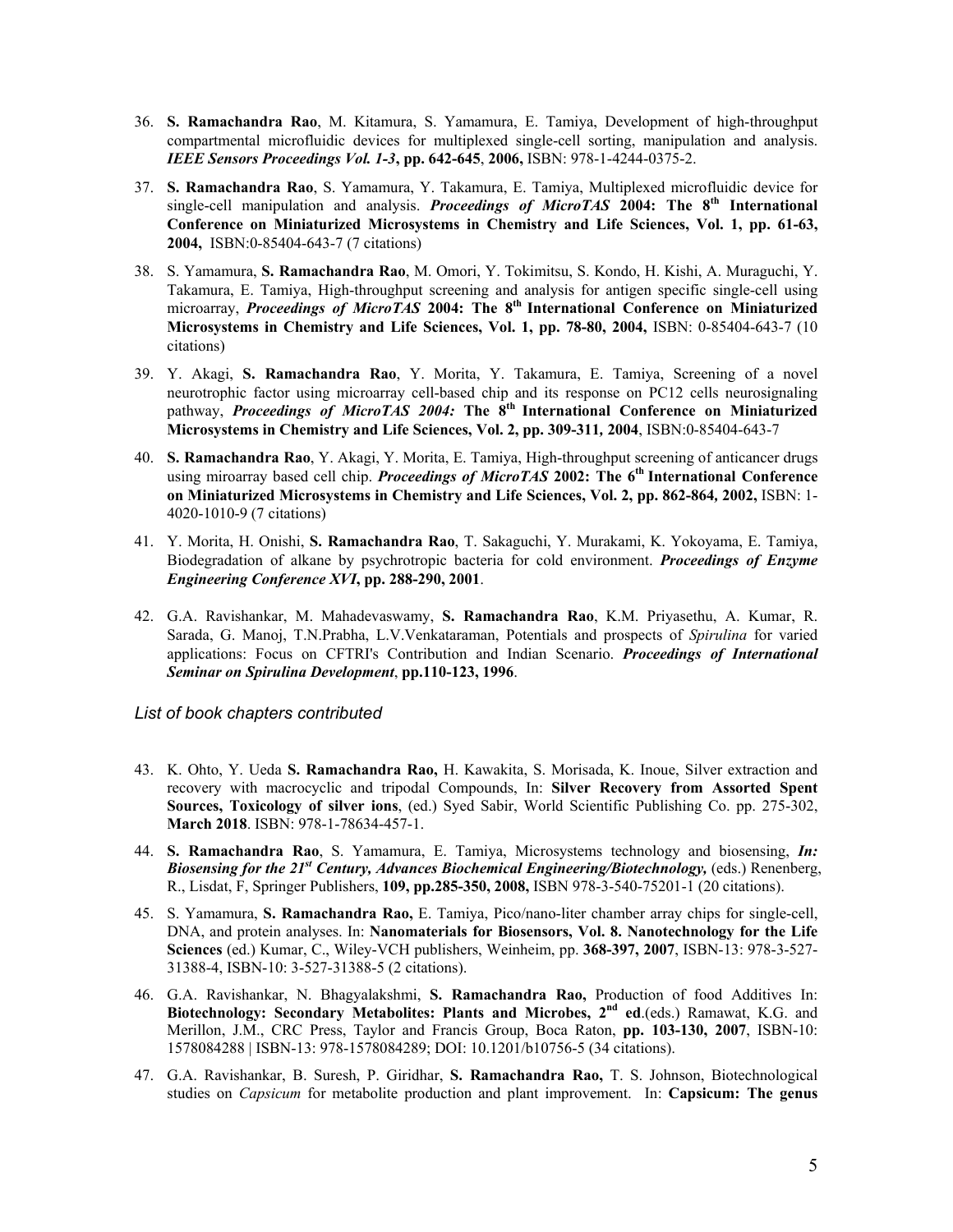**Capsicum** (ed.) De, A.K., Taylor & Francis Publishers, UK pp. **96-128, 2003**, ISBN 0-203-38115-7, (46 citations).

48. G.A. Ravishankar, N. Bhagyalakshmi, **S. Ramachandra Rao,** Production of food additives. In: **Biotechnology: Secondary metabolites** 1<sup>st</sup> ed. (eds.) Ramawat, K.G. and Merillon, J.M., Oxford IBH Co. India, pp. **89-110, 1999**, ISBN 10: 1578080576 / ISBN 13: 9781578080571, (34 citations).

# *Non-peer reviewed publications*

- 1. **S. Ramachandra Rao,** Immobilization of cells and placenta of *Capsicum* for capsaicin production. In: *Techniques in Plant Cell Biotechnology*, DBT sponsored short-term training course Laboratory Manual, pp.28-34, 1998.
- 2. **S. Ramachandra Rao,** Biotransformation of ferulic acid to vanilla flavour metabolites in free and immobilized cell cultures of *Capsicum frutescens*. *ibid*, pp.35-37, 1998.
- 3. **S. Ramachandra Rao,** Biotransformations by plant cell cultures. *ibid,* pp. 47-54, 1998.
- 4. R. Madhusudhan, **S. Ramachandra Rao,** Estimation of biomass in plant cell cultures. *ibid*, pp. 12-16, 1998.
- 5. R. Madhusudhan, **S. Ramachandra Rao** and T.S. Johnson, Testing of viability of plant cells. *ibid*, pp. 17-18, 1998.
- 6. **S. Ramachandra Rao,** Taxol- a wonder drug. SBC (I) Newsletter, CFTRI Mysore. p.4, 1996

# **Patents & Technology transfer**

#### *Patents granted*

- 1. W. Iwasaki, **S. Ramachandra Rao**, O. Niwa, M. Miyazaki, Electrode for electrochemical analysis and its use in chemical analysis kit, **Japan Patent Application Number 2015-152952** dated 31 July 2015 (JP 2017-032416A)
- 2. C. Nakamura, **S. Ramachandra Rao**, T. Kobayashi, Nanoneedle array, **Japan Patent 2013-183706,**  dated 19 September 2013
- 3. **S. Ramachandra Rao**, S. Yamamura, Y. Takamura, E. Tamiya, A method of forming a sample solution with minute volume, **Japan Patent 2006-010332,** dated 12 January 2006
- 4. G. A. Ravishankar, B. Suresh, **S. Ramachandra Rao,** Process for preparation of dopa and dopamine from hairy root cultures of *Beta vulgaris*, **International publication number WO 2004055192 A1**  publication date**: 1 July 2004;** also **European Patent 1578978B1, 2005**, dated 29 November 2006
- 5. **S. Ramachandra Rao**, Y. Morita, E. Tamiya, A novel embryonic stem cell differentiation inducer, **Japan Patent 2005-179257,** dated 7 July 2005
- 6. S. Yamamura, **S. Ramachandra Rao**, Y. Morita, Y. Takamura, E. Tamiya, A method for immobilizing and collecting living cells, **Japan Patent 2005-102628** , dated 21 April 2005
- 7. **S. Ramachandra Rao**, S. Yamamura, Y. Morita, E. Tamiya, A new method for synthesizing carotenoids by using bacterium and carotenoids obtained by the method, **Japan Patent 2004-033062,**  dated 5 February 2004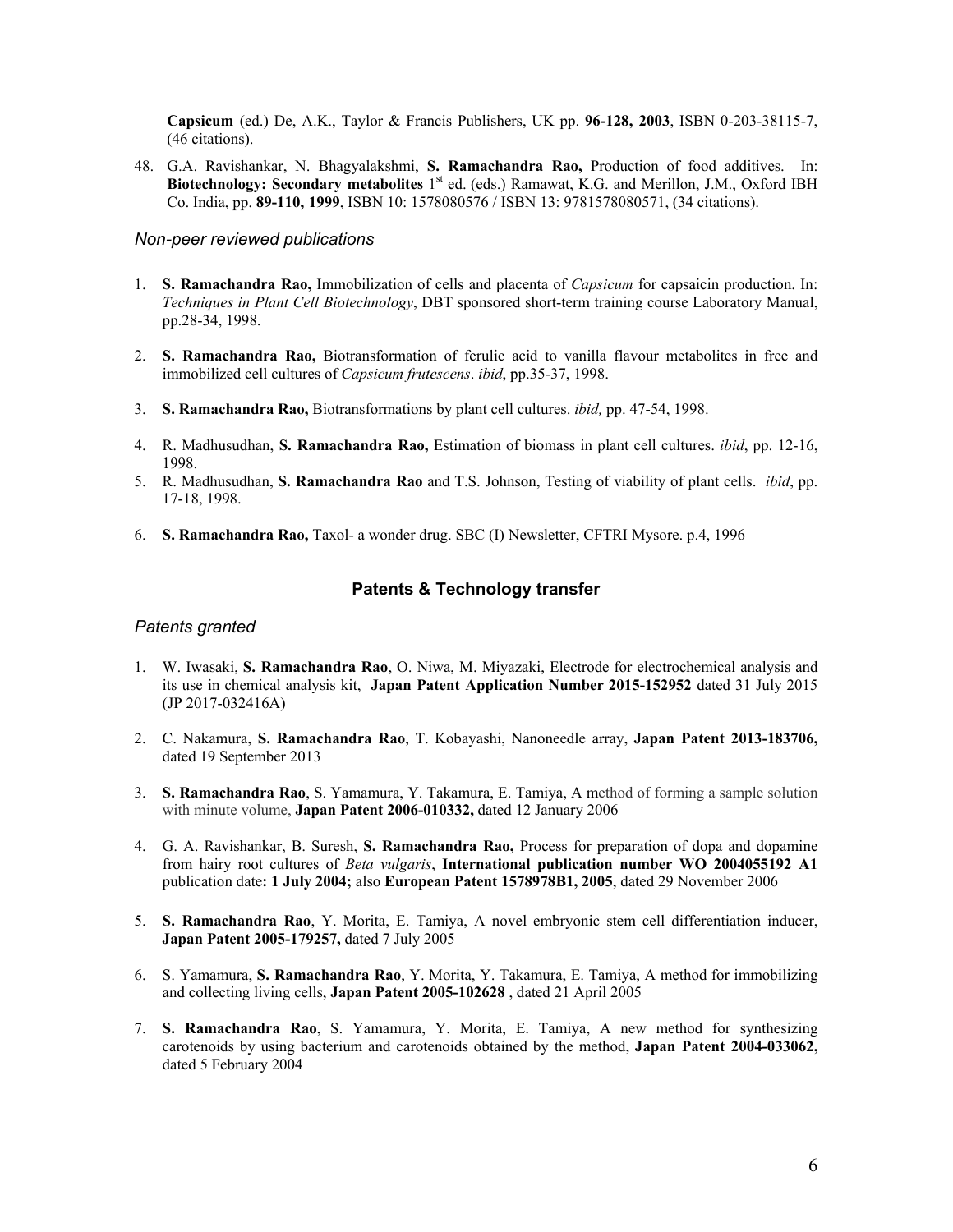- 8. G. A. Ravishankar, B. Suresh, **S. Ramachandra Rao,** A process for preparation of dopa and dopamine, **Indian Patent 225876,** dated 30 December 2008
- 9. E.Tamiya, T. Sakaguchi, K. Yokoyama Y. Morita, Y. Murakami, **S. Ramachandra Rao,** A new polycyclic aromatic hydrocarbon-decomposing bacterium and new polycyclic aromatic hydrocarbon decomposing agent containing the same, **Japan Patent 2003-079364,** dated 18 March 2003
- 10. T. Usha, **S. Ramachandra Rao,** G.A. Ravishankar, A process for the production of vanilla flavor metabolites through biotransformation, **Indian Patent 191241, 1999**
- 11. **S. Ramachandra Rao,** G.A. Ravishankar, L.V. Venkataraman, An Improved process for the preparation of vanillin, **Indian Patent 186116, 1996,** dated 25 January 2002
- 12. R. Sarada, **S. Ramachandra Rao,** G.A. Ravishankar, An improved method of effluxing of phycocyanin from cyanobacterium - *Spirulina* species, **Indian Patent 184767, 1996**

#### *Technology transfer*

13. R. Sarada, **S. Ramachandra Rao,** G. A. Ravishankar, Technology entitled "Downstream processing of phycobiliprotein from blue-green alga *Spirulina platensis*" developed at CFTRI, Mysore India, and transferred to industries, **2001**.

# **Awards & fellowships**

- 1. Excellent paper award of The Society for Biotechnology, Japan for the paper entitled "Mechanoporation of living cells for delivery of macromolecules using nanoneedle array" published in the Journal of Bioscience and Bioengineering, Vol. 122, p. 748-752, 2016, award received on **September 11, 2017**.
- 2. Excellent poster presentation award for the poster presented at Taiwan/Korea/Japan Joint meeting on Chemical Engineering 2015 held in Taiwan, 7 **November 2015**
- 3. Young Scientist Award for the year- 2001 given away by the Association of Food Scientists and Technologists of India, AFST [I], CFTRI, Mysore – **2002**
- 4. JSPS Postdoctoral Fellowship from Japan Society for the Promotion of Science based on worldwide Competition – **2001**
- 5. MONBUSHO-Scholarship from the Ministry of HRD, Govt. of India & Japanese Embassy, New Delhi to carry out Advanced Research in Japan – **1999**
- 6. Senior Research Fellow (Extended) award from Council of Scientific and Industrial Research (CSIR), Govt. of India – **1998**
- 7. Foreign Travel Grant Award received from CSIR, Govt. of India towards research excellence to attend International Symposium on "*Principles Regulating Biosynthesis and Storage of Secondary Products*" organized by Phytochemical Society of Europe (PSE), Halle, Germany – **1996**
- 8. Foreign trip travel award received from the Department of Science & Technology (DST), Govt. of India – **1996**.
- 9. Best poster award for the paper presented at the  $64<sup>th</sup>$  Annual meeting of Society of Biological Chemists (India) held in CDRI Lucknow, India – **1995** dated October 8 1995.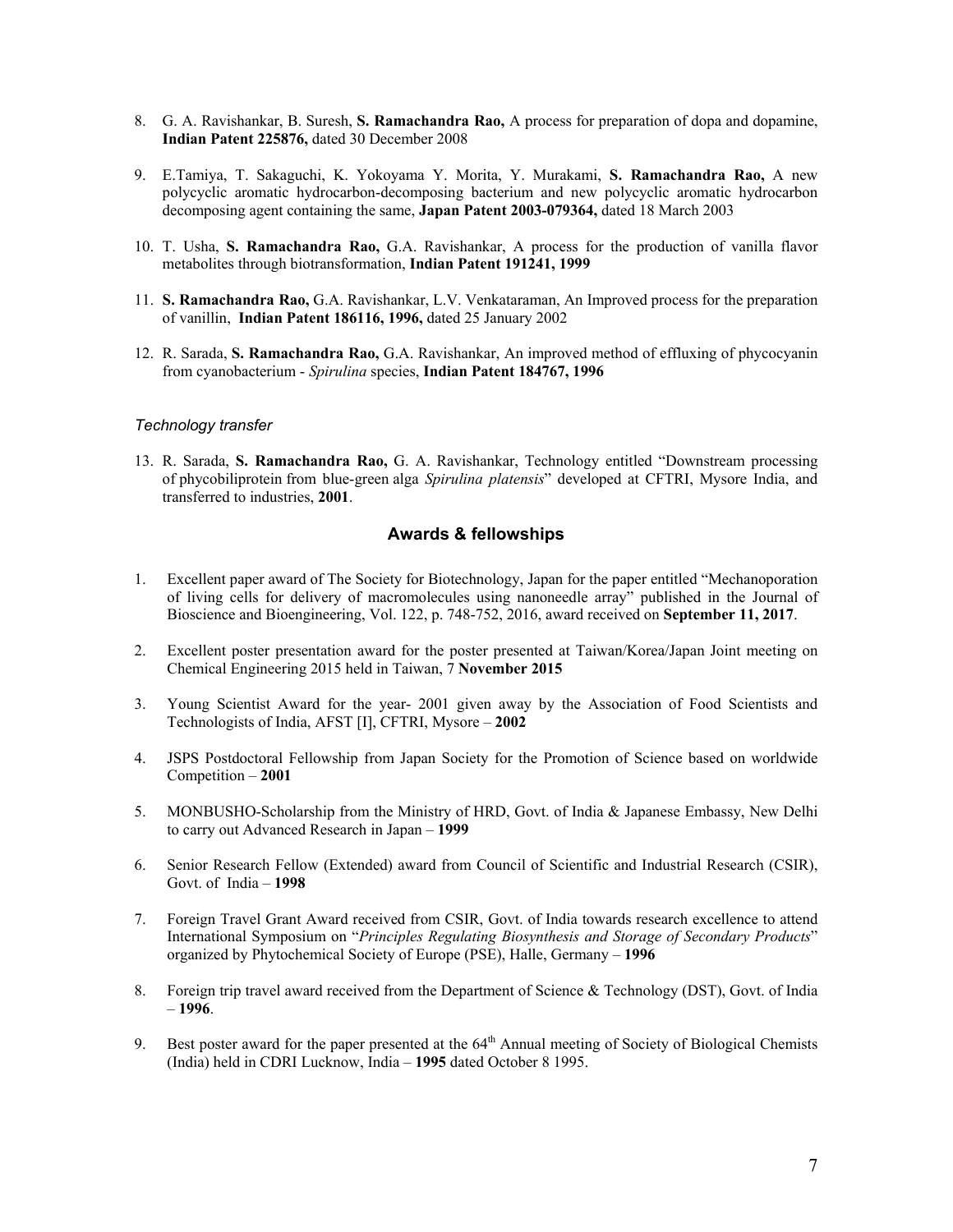- 10. Best poster award for the paper presented at the Plant Tissue Culture Association of India, PTCA (I) National Symposium held in CFTRI, Mysore (June 22-24, 1995) India – **1995** dated June 24 1995
- 11. Senior Research Fellowship (**SRF**) award in the Life Sciences category from CSIR, Govt. of India **1994**
- 12. Best poster award for the paper presented at the Annual meeting of Society of Biological Chemists (India), Mysore Chapter held on December 14 1993 – **1993**.
- 13. Junior Research Fellowship (**JRF**) award in the Life Sciences category from joint CSIR-UGC National Eligibility Test (**NET**) based on All India Merit – June **1993**
- 14. Graduate Aptitude Test in Engineering (**GATE**) Fellowship award in the field of Basic Sciences & Engineering category with 91.61 percentile based on All India Merit– 31 March **1992**

#### **Honors received**

- 15. Biography listed in the Marquis Who's Who in the World- 2006, 2007, 2009  $(23^{rd}, 24^{th})$  and  $26^{th}$ Editions) - Who's Who in the Asia – **2007 (1st** edn.); Who's Who in Science and Engineering **2003- 2004** ( $7<sup>th</sup>$  Edn.); Who's Who of Emerging Leaders-2007 ( $1<sup>st</sup>$  Edn.) – Published in U.S.A.
- 16. Biography listed in the Dictionary of International Biography (32nd Edn.) **2005;** 2000 Outstanding Scientists of the 21st Century-**2004**– published in the U.K.
- 17. Honorary member of the Phytochemical Society of Europe (PSE) for the period **1996-1999** given away by the Phytochemical Society of Europe (PSE) – **1996**

#### **Invited talks**

#### **International conferences/symposia**

- 1. Invited lecture on the topic entitled "Microreactor system for precious metal ion recovery with calixarene derivatives, at the 11<sup>th</sup> Saga University-Daegu University Symposium held at Saga University, October 30-November 2, 2016, Japan.
- 2. Invited talk on the topic titled "Nanoneedle array for efficient delivery of macromolecules into living cells", at the International Conference on Bioelectronics, Biosensors, Biomedical devices, BioMEMS/NEMS Applications (Bio4Apps2015) at December 9-11 2015, Kyushu University, Fukuoka, Japan.
- 3. Invited talk on the topic titled "Development of high-aspect-ratio silicon nanoneedle array of single-cell manipulations", presented at  $86<sup>th</sup>$  Japan Tissue Culture Association (JTCA) – International Meet, May 30-31, 2013, AIST Tsukuba, Japan.
- 4. Invited talk on the topic titled "Development of high-aspect-ratio silicon nanoneedle array of single-cell manipulations", presented at the International workshop on Nanosensors and Technology (IWNST-2013), Feb 27-March 1 2013, NIST, Berhampur, Odisha, India.
- 5. Invited lecture on the topic "Nanomaterials interactions with embryonic stem cells towards novel opportunities" delivered at Centre for Cellular and Molecular Biology (CCMB), Hyderabad, India on 29 September 2010.
- 6. Invited talk on the topic titled "Gold nanoparticle exposure promotes enhanced cardiomyocygenesis and favor non-invasive molecular probing of embryonic stem cell differentiation", 2010 Fall Meeting on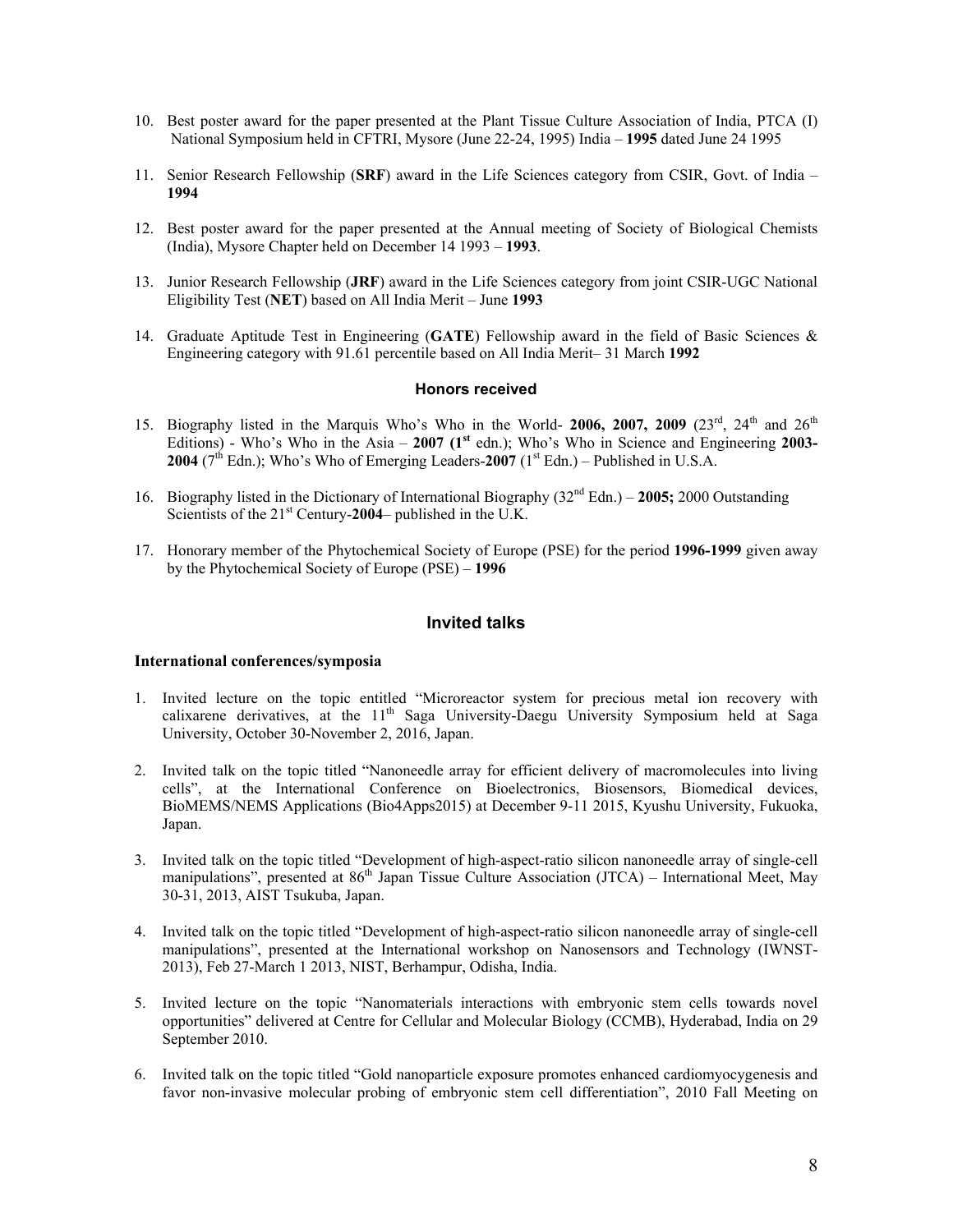Bio-functional Chemistry organized by the Chemical Society of Japan, September 24-26, 2010, Toyonaka campus, Osaka University, Japan.

- 7. Invited talk on the topic "Microfluidic system for on-chip high-throughput antigen-specific single Blymphocyte screening and cell functional analysis", at Pacific RIM Meeting (PRiME 2008), October 12- 17, 2008 at Hilton Hawaiian Village, Honolulu, Hawaii
- 8. Invited talk on the topic "Microfluidic devices for selective single B-cell sorting, screening and analysis in the nano and picoliter volume compartments", PACIFICHEM-2005 Congress December 15-20, 2005, Honolulu, Hawaii.
- 9. Young Scientist Award Lecture, on the topic "Microarray and microfluidic chips in genomics, proteomics and cellomics research", ICFOST December 12-14, 2002, CFTRI, Mysore, India.

#### **Academic meetings**

- 10. A lecture given on the topic "Single-cell micro biochip devices for screening antigen-specific B-cells for development of antibody medicine" to the International Press covering the cutting edge research developments at JAIST, Japan on February 16, 2006.
- 11. A talk given on the topic "Development of micro chamber array based platforms for screening of bioactive molecules with anticancer activities using human cancer cells", to the Canadian delegation from Queen's University, Canada visited JAIST, Japan on November 4, 2004.
- 12. A talk delivered on the topic "High-throughput screening of anticancer drugs by microchamber array based cell-chips" to the World Technology Evaluation Center Panel on International Research & Development in Biosensing for assessment of European, Japanese & US Research development in Biosensing, January 31, 2003, JAIST Japan.
- 13. Research presentations were delivered on several occasions to the distinguished International Guests visited Prof. Tamiya Laboratory at JAIST, Ishikawa, Japan.
- 14. The following lectures were delivered at the workshops and short-term courses in the year 1998
- a. Biotransformation of plant cells for synthesizing valuable metabolites
- b. Immobilization of plant cells for production of secondary metabolites
- c. Biotransformation of precursor mediated biotransformation using capsicum plant cells

# **Public and administrative experience**

#### **Public experiences**

- 1. Research demonstration on "Selection of target single cells from a single cell arrayed platform using silicon nanoneedle array" given to the general public on "**AIST Open Campus**" (**Ippan Kokai**) at Cell Mechanics Research lab, Biomedical Research Institute, Central 4 AIST July 20 2013.
- 2. Research demonstrations on "Nanoneedle array device operation by piezomotor system for single cell manipulations in petri dishes" given to the general public on "**AIST Open Campus**" (**Ippan Kokai**) at Cell Mechanics Research lab, Biomedical Research Institute, Central 4 AIST July 21 2012.
- 3. Research introduced to the public on "Development of novel single cell sorting technology using nanoneede array" in the form of poster was presented to common public at **BioJapan 2011**, **World Business Forum** held in Pacifico Yokohama October 5-7, 2011 Yokohama Japan at AIST Booth.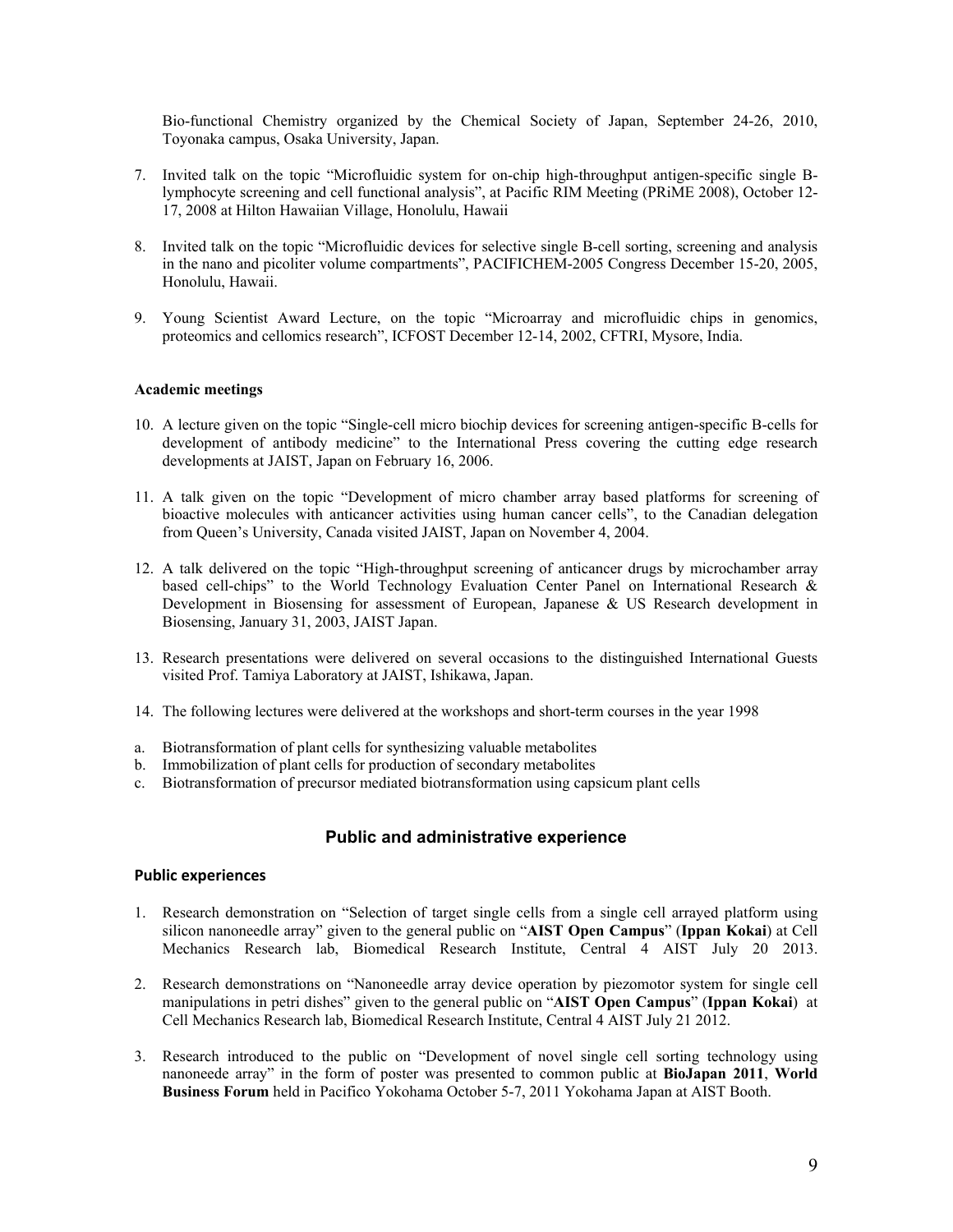- 4. Demonstration on murine iPS cell derived cardiomyocytes beatings and measurement of electrophysiological recordings to the general public & High school students at the **Osaka University Open Campus** at Department of Applied Physics, Osaka University, Suita Campus, **2009**.
- 5. Presentation on nano, bio-devices for high-throughput biomolecule analysis and cell-based assays in drug discovery research towards screening of biomarkers to general public at **BioJapan 2008**, Pacifco Yokohama, Yokohama October 15-17, 2008 at Osaka University booth.
- 6. Single-cell screening and analysis in early disease diagnosis and for development of antibody medicine presentation to the public at the booth of Toyama New Industry Organization at **BioJapan 2006** (World Business Forum) at Osaka, September 13-15, 2006.
- 7. Research presentation on the topic `multifunctional biochips for single-cell screening and analysis in disease diagnosis` to the public at **BioExpo 2005,** Tokyo Big Sight, 2005.
- 8. Demonstration on "compartmental microfluidics for ultra-small volume based single-cell assays" to the public on the **JAIST Open campus 2003**, Tamiya Lab, school of Biomaterials Science Ishikawa, Japan.
- 9. Demonstration on the production of high-value bio-functional molecules from bacterial cultures to the public on the **JAIST Open Campus 2002**, Tamiya Lab, School of Biomaterials Science, Ishikawa, Japan.

# **Activities in academic meetings and training programs**

- 10. Organizing Committee member of 2nd International Conference on Sensing Technology 2007 (**ICST 2007**) especially in selection of abstracts to be presented at the ICST 2007, Massey University, Palmerston North, November 26-28, 2007 New Zealand.
- 11. Organization of DBT sponsored **Short-term training course** on "Biotechnological Applications of Plant Tissue & Cell Cultures for the Production of Phytochemicals and Plant Improvement" & delivered lectures and Practical demonstrations on research topics- Immobilization of *Capsicum* cells and placenta for capsaicin production; biotransformation of ferulic acid to vanilla flavor metabolites in capsicum cells; methods for plant cell biomass estimation and their viability, February 2-22, 1998, CFTRI, Mysore, India.
- 12. Preparation of abstracts manual & compilation of proceedings volumes for the **Indian Science Congress Annual Meeting**, July 1997, CFTRI, Mysore, India.
- 13. Active role in the organization of National Conference on **All India Symposium** on the Recent Advances in Biotechnological Applications of Plant Tissue and Cell Cultures, June 22-24, 1995, CFTRI, Mysore, India.
- 14. A lecture and practical demonstration on the topic "Immobilization of *Capsicum frutescens* plant cells in calcium alginate matrix for capsaicin production" given in the Department of Biotechnology (DBT) sponsored Short-term training course on "Whole Cell and Enzyme Immobilization Techniques" Organized by the Biotechnology Division of Regional Research Laboratory (CSIR), May 12-28, 1993 Trivandrum, India.
- 15. **Invited Peer reviewer** for Nature Publishing Group, American Chemical Society, Oxford, Elsevier, Springer and Humana Press journals in evaluating the manuscripts suitability for publication in- Nature Communications, Analytical Chemistry, Biotechnology Progress, Journal of Biochemistry (Tokyo), Applied Microbiology Biotechnology, Applied Biochemistry and Biotechnology, Nanobiotechnology, Chemosphere, Journal of Bioscience Bioengineering, respectively.
- 16. Serving as an external examiner or expert in evaluating Ph.D. Thesis's.
- 17. Invited Peer reviewer of conference abstracts and book chapters from different publishers.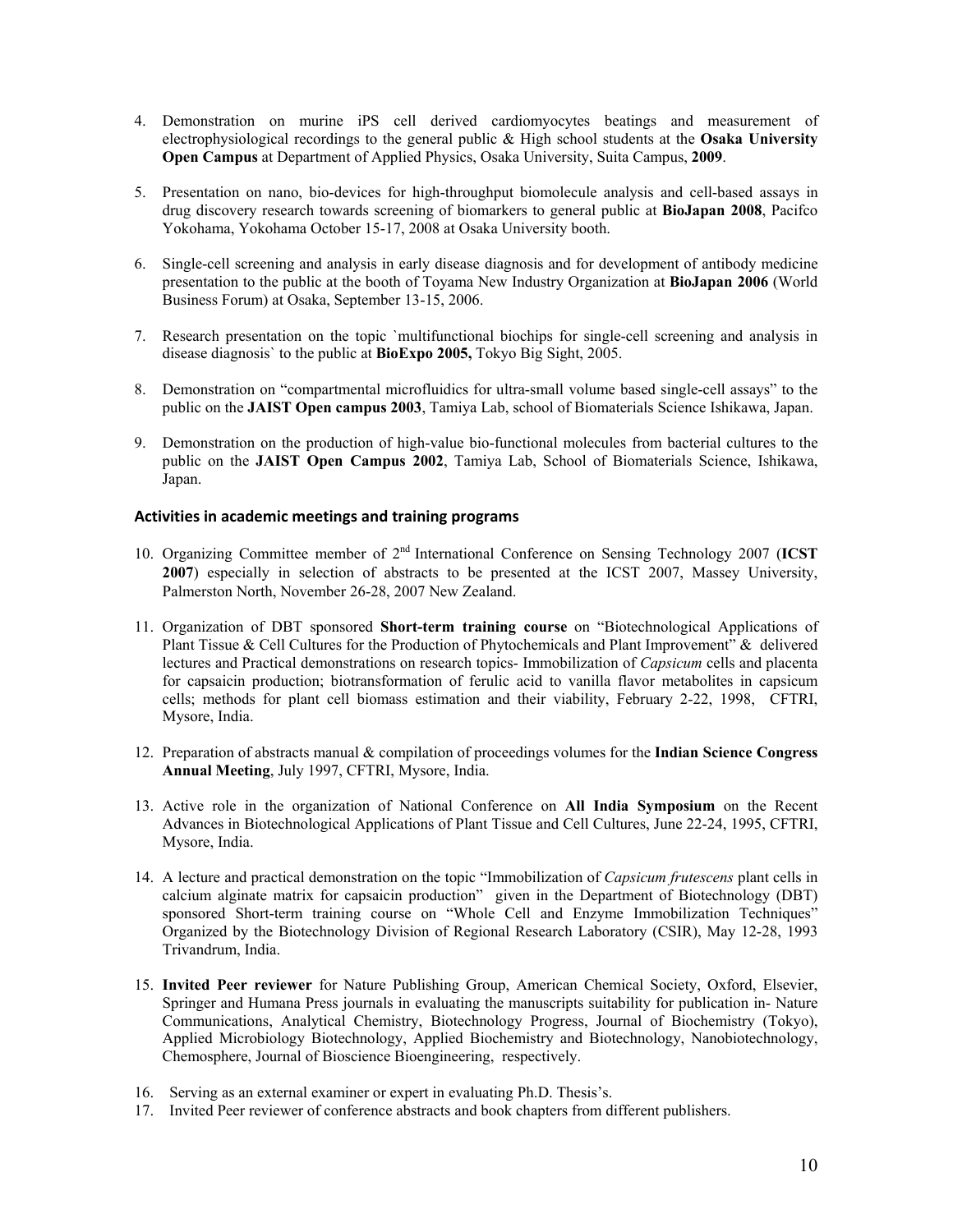# **Membership in Professional Organizations**

- 1. Electrochemical Society (ECS)
- 2. The Japan Society of Applied Physics (JSAP)
- 3. Society for Chemistry and Micro-Nano Systems (CHEMINAS), Japan
- 4. Phytochemical Society of Europe (PSE) 1996-1999 (3 years)
- 5. The Chemical Society of Japan (CSJ), Japan
- 6. The Society for Biotechnology, Japan

# **Countries visited:**

USA (mainland), Hawaii; Mexico, Germany, Italy, Sweden, France, Denmark, Netherlands, South Korea and Singapore and Japan.

# **Research grants/funds received**

1. A research grant of **1.0 million JPY** sanctioned towards support for carrying out research under **Monbusho Scholarship** towards advanced research program titled "screening of novel microbes for biodegradation of environmental pollutants" at JAIST for the year April 2000-March 2001 (Principal Investigator).

2. A research grant of **4.0 million JPY** obtained towards **JSPS Postdoctoral program** for carrying out research on "Moleculear catalytic and genetic mechanism of degradation of benzo(a)pyrene by degrading bacteria: Development of gene sensor and smart bioremediation" for the period April 2001-March 2003 (Principal Investigator).

3. A research grant of over **250 million JPY** received under Toyama Medical Bio-cluster program for the "development of Integrated and multifunctional chip devices for single-cell analysis" for a period of five years from April 2003-March 2008 funded by MONBUKAGASHO, Japan (Role: Representative researcher)

4. A research grant of **200 million JPY** from JSPS on "developing the novel single cell sorting technology using nanoneedle array" for the duration 2011-2014 (Role: Representative researcher)

# **Conference presentations (International)**

- 1. K. Ohto, R. Mizuki, Y.S. Kurniawan, **R.R. Sathuluri**, S. Morisada, H. Kawakita,W. Iwasaki, M. Miyazaki, M. Maeki, Jumina, Separation of Pb(II) metal ion with tetraacetic acid derivative of Calix[4]arene by using droplet-based microreactor System, to be presented at 7th International Conference on Ion Exchange 2018 (ICIE 2018) September 10th – 13th, 2018, Gadjah Mada University, Yogyakarta, Indonesia.
- 2. Y.S. Kurniawan, **R.R. Sathuluri**, K. Ohto, H. Kawakita, S. Morisada, W. Iwasaki, M. Miyazaki, Rapid and efficient recovery of precious metals from real metal waste with calix[4]arene derivatives using the droplet microfluidic reactor system, presented at the Tri-University (Dauegu-Saga-Soochow University) Joint International symposium 2017, November 19-22, 2017, Daegu University, Gyeongsan, South Korea (**Best poster award**)
- 3. K. Ohto, Y.S. Kurniawan, **R.R. Sathuluri**, M. Maeki, H. Kawakita, S. Morisada, W. Iwasaki, M. Miyazaki, Stepwise Extractive Separation of Precious Metals with Macrocyclic Compounds Using Microreactor System, to present at The 21st International Solvent Extraction Conference, (ISEC 2017), Nov. 5-11, 2017, Miyazaki Convention Center Miyazaki, JAPAN
- 4. K. Ohto, Y.S. Kurniawan, **R.R. Sathuluri**, H. Kawakita, S. Morisada, W. Iwasaki, M. Miyazaki, Recovery of precious metals with calix[4]arene derivatives as extraction reagents using the droplet microreactor system, to present at The 5th International Symposium & Exhibition on Aqua Sciences & Water Resources (ISASWR'17) held at August 8-11, 2017, Fukuoka University, Fukuoka, Japan.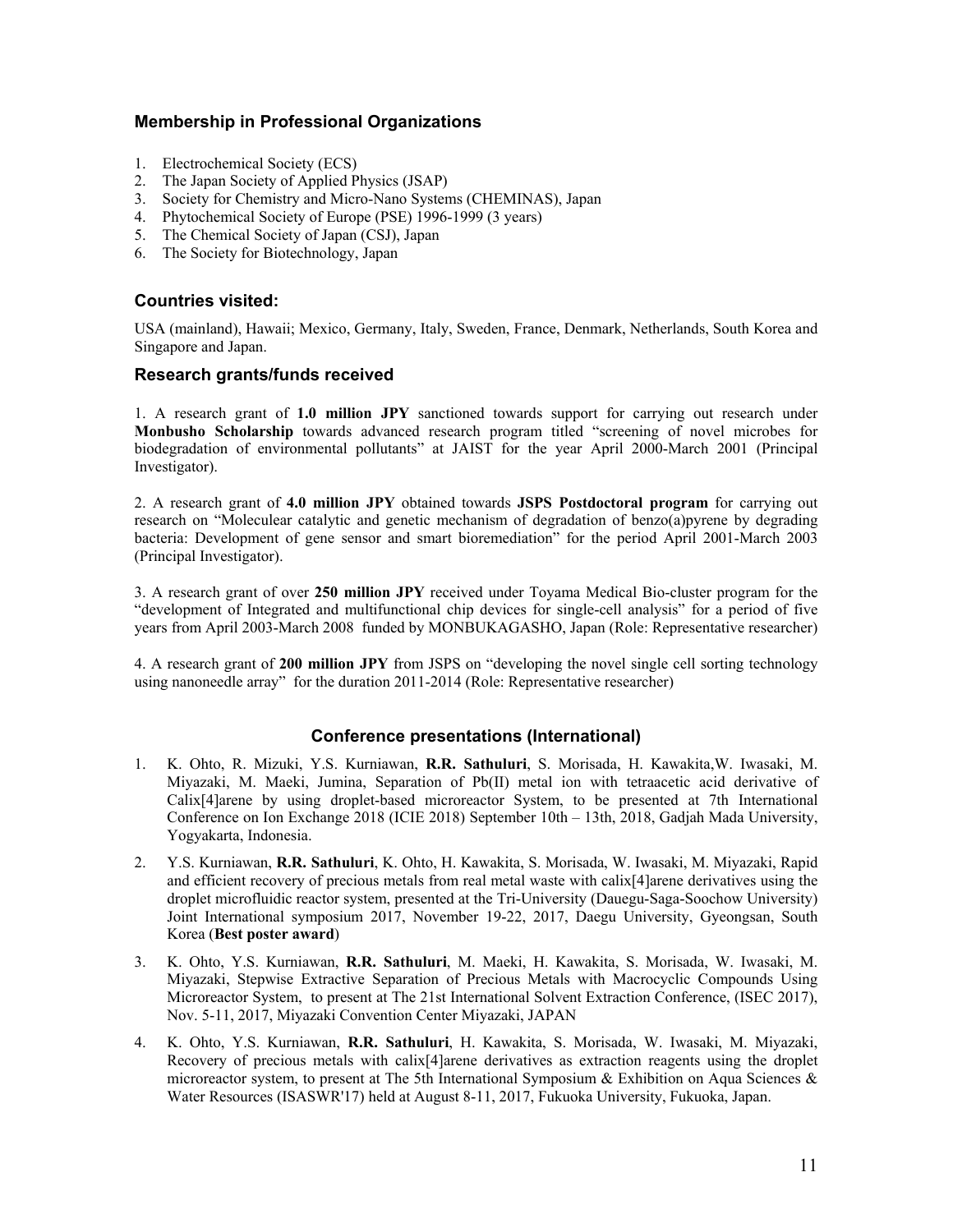- 5. Y.S. Kurniawan, **R.R. Sathuluri**, K. Ohto, H. Kawakita, S. Morisada, W. Iwasaki, M. Miyazaki, Droplet microreactor system for an efficient lithium ion recovery with calix[4]arene derivative, to present at The 5th International Symposium & Exhibition on Aqua Sciences & Water Resources (ISASWR'17) held at August 8-11, 2017, Fukuoka University, Fukuoka, Japan.
- 6. W. Iwasaki, M. Ryu, **R.R. Sathuluri**, R. Kurita, O. Niwa, M. Miyazaki, Fabrication of electrochemical detector with various microperiodic structure for electrochemical immunochromatography, Presented at 8th International symposium on Microchemistry and Microsystems (ISMM2016), May 30-June 1 2016, Hong Kong (poster).
- 7. W. Iwasaki, M. Ryu, **R.R. Sathuluri**, R. Kurita, O. Niwa, M. Miyazaki, Development of electrochemical detecting platform for quantitative immunochromatography, presented at 26<sup>th</sup> World Congress on Biosensors (Biosensors 2016), May 25-27, 2016, Swedish Exhibition and Congress Centre, Gothenburg, Sweden (poster).
- 8. D. Matsumoto, M. Saito, **R.R. Sathuluri**, Y.R. Silberberg, F. Iwata, T. Kobayashi, C. Nakamura, Macromolecule transfer by mechanoperforation using nanoneedle array for single cell analysis, presented at  $26<sup>th</sup>$  World Congress on Biosensors (Biosensors 2016), May 25-27, 2016, Swedish Exhibition and Congress Centre, Gothenburg, Sweden (poster).
- 9. M. Miyazaki, K. Ohto, M. Maeki, **S. Ramachandra Rao**, An efficient recovery of rare metal ions with calix[4]arene derivatives from acidic media using droplet-based microreactor system, presented at the PITTCON Conference 2016, March 6-10, 2016, Georgia World Congress Center, Atlanta, USA (poster).
- 10. W. Iwasaki, R. Mizuki, **S. Ramachandra Rao**, R. Kurita, O. Niwa, M. Miyazaki, Development of electrochemical detection system combining with nitrocellulose membrane for quantitative immunochromatography, presented at PITTCON Conference & Expo 2016, March 6-10, 2016, Georgia World Congress Center, Atlanta, USA (Poster).
- 11. **S. Ramachandra Rao**, M. Maeki, J.Y. Kim, Y. Ueda, K. Ohto, M. Miyazaki, An efficient recovery of rare metals ions with calix[4]arene derivatives employing droplet-based microreactor system in nitric acid media, presented at the International Chemical Congress of Pacific Basin Societies 2015 (PACIFICHEM 2015), December 15-20, 2015, Honolulu, Hawaii (Poster).
- 12. **S. Ramachandra Rao**, D. Matsumoto, C. Nakamura, Nanoneedle array for efficient delivery of macromolecules into living cells, presented at International Conference on Bioelectronics, Biosensors, Biomedical devices, BioMEMS/NEMS Applications (Bio4Apps2015) at Shiiki Hall, Ito Campus, Kyushu University, December 9-11, 2015 (oral).
- 13. **S. Ramachandra Rao,** M. Maeki, K. Ohto, M. Miyazaki, Droplet-based microfluidic reactor for efficient recovery of metal ions, presented at International Conference on Bioelectronics, Biosensors, Biomedical devices, BioMEMS/NEMS Applications (Bio4Apps2015) at Shiiki Hall, Ito Campus, Kyushu University, December 9-11, 2015 (poster).
- 14. **S. Ramachandra Rao**, M. Maeki, J.Y. Kim, Y. Ueda, K. Ohto, M. Miyazaki, Droplet-based microfluidic system as an efficient recovery of rare metal ions with calix[4]arene derivatives from acidic media, presented at 2015 Taiwan/Korea/Japan Joint meeting on Chemical Engineering, November 5-7, 2015 at E-Da Royal Hotel, Kaohsiung, Taiwan (poster) (**Best poster award**).
- 15. **S. Ramachandra Rao**, M. Maeki, J.Y. Kim, Y. Ueda, K. Ohto, M. Miyazaki, Droplet-based microreactor system for an efficient recovery of rare metal ions with calix[4]arene derivatives from acidic media, to present at APCChE 2015 Congress, Melbourne Convention and Exhibition Centre, 27 Sept-1 Oct. 2015, Melbourne, Australia (Oral).
- 16. **S. Ramachandra Rao**, M. Maeki, J.Y. Kim, Y. Ueda, K. Ohto, M. Miyazaki, Droplet-based microreactor System for an efficient extraction and recovery of silver ions with calix[4]arene Derivatives, presented at 7th International Symposium on Microchemistry and Microsystems (ISMM 2015) June 8-10, 2015, at Funai Tetsuro Auditorium / Katsura Hall, Kyoto University, Kyoto, Japan (poster).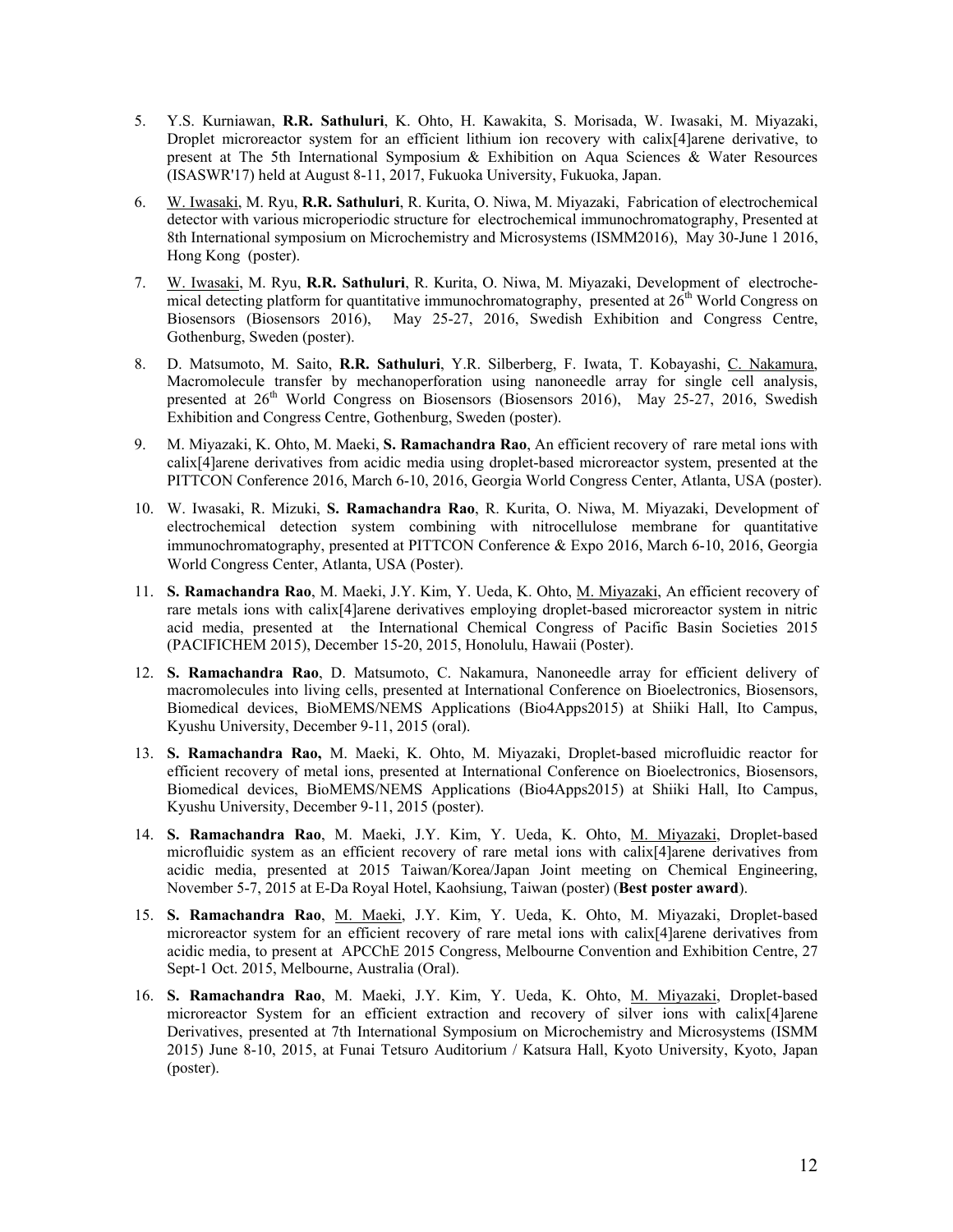- 17. W. Iwasaki, R. Mizuki, **S. Ramachandra Rao**, O. Niwa, M. Miyazaki, Development of microperiodic array based electrochemical sensor for quantitative immunochromatography, presented at  $19<sup>th</sup>$ International Conference on Miniaturized Systems for Chemistry and Life Sciences (MICROTAS 2015), October 25-29, 2015, Gyeongju, Korea (Poster)
- 18. W. Iwasaki, **S. Ramachandra Rao**, O. Niwa, M. Miyazaki, Fabrication of microperiodic structure and its application to electrochemical detection for paper fluidics, presented at 5<sup>th</sup> International Conference on Optofluidics 2015, July 26-29, 2015, Taipe, Taiwan (Oral).
- 19. W. Iwasaki, **S. Ramachandra Rao**, O. Niwa, M. Miyazaki, Electrochemical Immunochromatography Integrated with Microperiodic Array-based Sensor for Bioanalyses, presented at The International Chemical Congress of Pacific Basin Societies 2015 (PACIFICHEM 2015), December 15-20, 2015, Honolulu, Hawaii (Poster).
- 20. W. Iwasaki, R. Mizuki, **S. Ramachandra Rao**, R. Kurita, O. Niwa, M. Miyazaki, Fabrication of electrochemical detector with microperiodic structure by maskless grayscale lithography, presented at The 6th Japan-China-Korea Joint Conference on MEMS/NEMS 2015, China 24 September 2015 (**Best presentation award**).
- 21. W. Iwasaki, **S. Ramachandra Rao**, O. Niwa, M. Miyazaki, Development of a Micropyramid arraybased sensing platform for electroanalyltical measurements employing paper-based diffusion, to present at 7th International Symposium on Microchemistry and Microsystems (ISMM 2015) June 8-10, 2015, at Funai Tetsuro Auditorium / Katsura Hall, Kyoto University, Kyoto, Japan (Poster).
- 22. **S. Ramachandra Rao**, M. Maeki, J.Y. Kim, Y. Ueda, K. Ohto, M. Miyazaki, An efficient and continuous extraction of metal ions by using droplet-based microreactor, presented at RSC Tokyo International Conference 2014 organized by Japan Analytical Instruments Manufacturers Association (JAIMA), September 4-5, 2014, Makuhari Messei, Chiba, Japan (Poster) .
- 23. M. Miyazaki, **S. Ramachandra Rao**, R. Kawamura, T. Kobayashi, M.Iijima, S. Kuroda, F. Iwata, C. Nakamura, Mechanical cell sorting using antibody-immobilized nanoneedle array, Presented at Biosneosrs 2014 Congress, May 27-30, 2014, Melbourne, Australia (poster).
- 24. **S. Ramachandra Rao**, M. Shimooku, M. Miyazaki, R. Kawamura, T. Kobayashi, F. Iwata, C. Nakamura, Development of high-aspect-ratio silicon nanoneedle array for single-cell manipulations, presented at 3rd Nano Today Conference, Dec. 8-11, 2013, BIOPOLIS, Singapore (Poster).
- 25. M. Miyazaki, **S. Ramachandra Rao**, M. Shimooku, R. Kawamura, T. Kobayashi, F. Iwata, C. Nakamura, Development of high-aspect-ratio silicon nanoneedle array for living cell manipulations, presented at 2013 MRS Fall Meeting & Exhibit, December 1-6, 2013, Boston, Massachusetts (Poster)
- 26. **S. Ramachandra Rao**, M. Shimooku, M. Miyazaki, R. Kawamura, T. Kobayashi, F. Iwata, C. Nakamura, Development of high-aspect-ratio silicon nanoneedle array for single-cell manipulations, presented at 86th Japan Tissue Culture Association (JTCA), AIST, Tsukuba May 30-31, 2013 (**Invited talk**).
- 27. **S. Ramachandra Rao**, T. Kobayashi, M. Shimooku, R. Kawamura, C. Nakamura, Development of high-aspect-ratio silicon nanoneedle array for single-cell manipulations, presented at International workshop on Nanosensor Science and Technology (IWNST-2013), at NIST, Feb 27-March 1 2013, Berhampur, Odisha, India, (**Invited talk**).
- 28. M. Shimooku, **S. Ramachandra Rao**, R. Kawamura, K. Ishihara, K. Fukazawa, C. Nakamura, Development of a Method to Modify Nanoneedle Arrays with Molecular Probes for the Analysis of Living Cells, presented at PRiME 2012, The Electrochemical Society, October 7-12, 2012, Honolulu, Hawaii (Poster).
- 29. **S. Ramachandra Rao**, Y. Amemiya, T. Kobayashi, M. Shimooku, C. Nakamura, Development of a silicon nanoneedle array with high-aspect-ratios for analyzing cell response, presented at Biosensors 2012 conference May 15-18, 2012, Cancun, Mexico (Poster).
- 30. **S. Ramachandra Rao**, Y. Amemiya, T. Kobayashi, C. Nakamura, Development of high-density ordered cylindrical silicon nanoneedle array for high-throughput single-cell screening and manipulation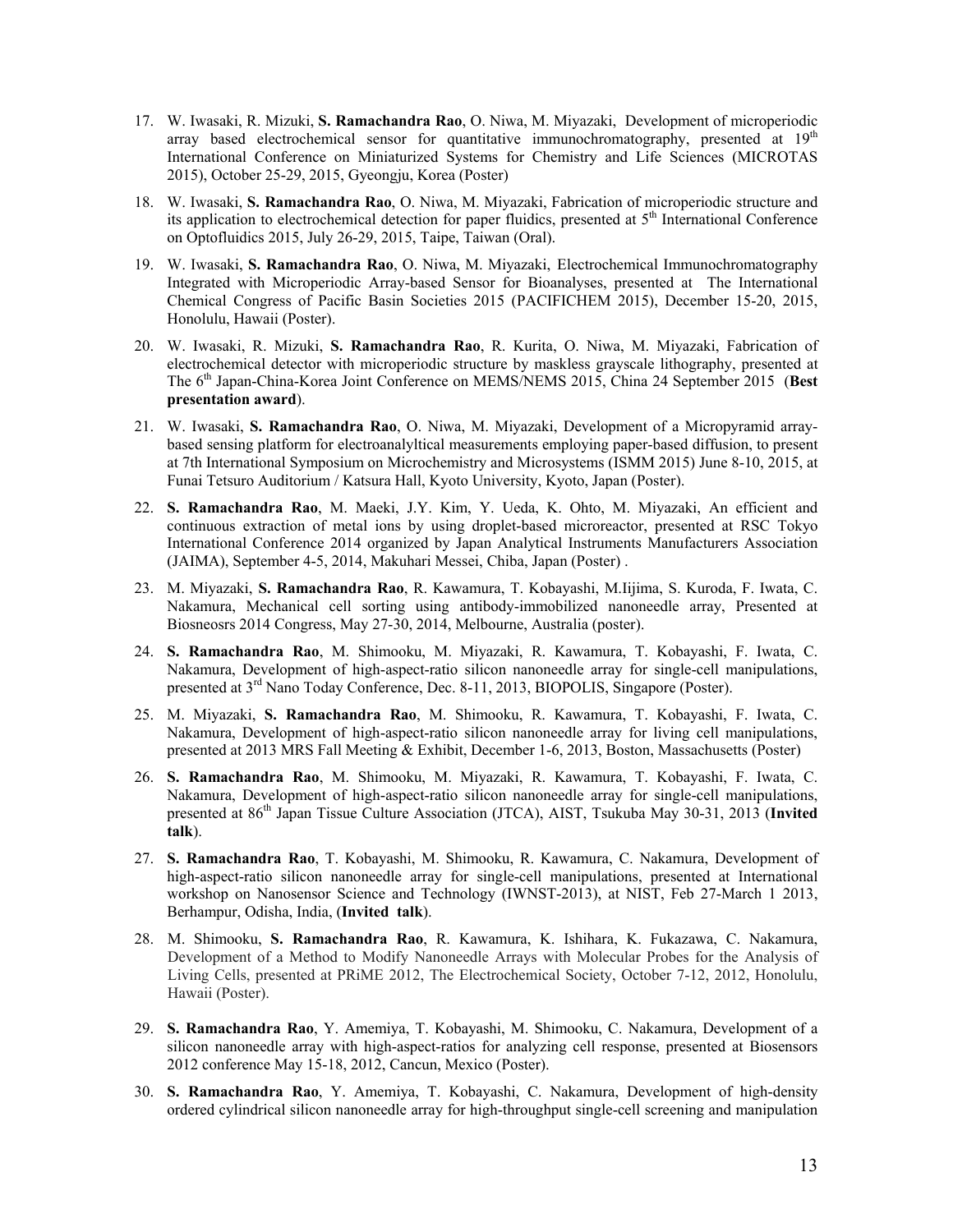studies, presented at 2nd International Conference on Bio-Sensing Technology 2011, October 10-12, 2011, Amsterdam, The Netherlands (Poster).

- 31. Y. Amemiya, M. Okose, S. Mieda, **S. Ramachandra Rao,** C. Nakamura, Analysis and control of cell adhesion force to substrate for the basis of a novel mechanical cell sorting, presented at IV International meeting of AFM in Life Sciences and Medicine, 23-27 August 2011, Paris, France (Poster).
- 32. E. Tamiya, **S. Ramachandra Rao,** H. Yoshikawa, Gold nanoparticle-based SERS for non-invasive molecular probing of mouse embryonic stem cell differentiation process, presented at PACIFICHEM 2010 Congress, December 15-20, 2010, Honolulu, Hawaii (Oral).
- 33. **S. Ramachandra Rao**, H. Yoshikawa, E. Tamiya, *In vitro* molecular probing of embryonic stem cell differentiation based on SERS from gold nanoparticles, presented at  $5<sup>th</sup>$ -PARC symposium-Photonics in Asia, September 7-8, 2010, Kashikojima, Japan (Poster).
- 34. M. M. Hossain, **S. Ramachandra Rao**, E. Tamiya, Electro-active cells on Microfluidic cell chips: Culture, Stimulation and Manipulation, presented at 5<sup>th</sup> International Stem Cell School and Regenerative Medicine, Oct. 20-28, 2008, Berlin-Rostock, Germany (Poster)
- 35. **S. Ramachandra Rao**, M. Saito, E. Tamiya, Microfluidic system for on-chip high-throughput antigenspecific single B-lymphocyte screening and cell functional analysis, presentation delivered at Pacific RIM Meeting (PRiME 2008) on Electrochemical and solid-state science meeting October 12-17, 2008 at Hilton Hawaiin Village, Honolulu, Hawaii (**Oral, invited**).
- 36. **S. Ramachandra Rao**, M. Kitamura, S. Yamamura, Y. Takamura, E. Tamiya, Single-cell picoliter microfluidic systems for high-throughput screening and analysis of antigen-specific B-cells from bulk suspensions, presented at Engineering Cell Biology-The cell in context, August 5-8, 2007, MIT, Boston, USA (Poster).
- 37. S. Yamamura, Y. Shimizu, **S. Ramachandra Rao**, Y. Takamura, E. Tamiya, High-throughput singlecell analysis systems for antigen-specific B-cells, presented at 2nd International Workshop on Approaches to Single-Cell Analysis, September, 6-7, 2007, Waseda University, Tokyo, Japan (Poster).
- 38. S. Yamamura, Y. Shimizu, **S. Ramachandra Rao**, Y. Takamura, E. Tamiya, Single-cell microarray for high-throughput analysis of dioxin-specific B-cells, presented at Engineering Cell Biology-The cell in context, August 5-8, 2007, MIT, Boston, USA (Poster).
- 39. **S. Ramachandra Rao**, M. Kitamura, S. Yamamura, E. Tamiya, Novel picoliter compartmental microfluidic chip devices for high-throughput single-cell sorting and analysis, presented at  $10<sup>th</sup>$ International Conference on Miniaturized Systems for Chemistry and Life Sciences (MICROTAS 2006), November 5-9, 2006, Tokyo, Japan (Poster).
- 40. **S. Ramachandra Rao**, M. Kitamura, S. Yamamura, E. Tamiya, Development of high-throughput compartmental microfluidic devices for multiplexed single-cell sorting, manipulation and analysis, presented at 5<sup>th</sup> IEEE SENSORS 2006, October 22-25, 2006, Daegu, Korea (Poster).
- 41. **S. Ramachandra Rao**, S. Yamamura, Y. Takamura, E. Tamiya, Microfluidic devices for selective single B-cell sorting, screening and analysis in the nano and picoliter volume compartments, presented at PACIFICHEM-2005 Congress, December 15-20, 2005, Honolulu, Hawaii (**Oral, invited**).
- 42. S. Yamamura, **S. Ramachandra Rao**, M. Omori, E. Tamiya, Novel high-throughput screening and analysis for dioxin-specific single B-cell using microarray, presented at the PACIFICHEM-2005 Congress, December 15-20, 2005, Honolulu, Hawaii (Poster).
- 43. **S. Ramachandra Rao**, S. Yamamura, Y. Takamura, E. Tamiya, Multiplexed microfluidic device for single-cell manipulation and analysis, presented at  $8<sup>th</sup>$  International Conference on Miniaturized Chemical and Biological Analysis Systems, September 26-30, 2004, Malmo, Sweden (Poster).
- 44. S. Yamamura, **S. Ramachandra Rao**, M. Omori, Y. Tokimitsu, S. Kondo, H. Kishi, A. Muraguchi, Y. Takamura, E. Tamiya, High-throughput screening and analysis for antigen specific single-cell using microarray, presented at 8<sup>th</sup> International Conference on Miniaturized Chemical and Biological Analysis Systems, September 26-30, 2004, Malmo, Sweden (Poster).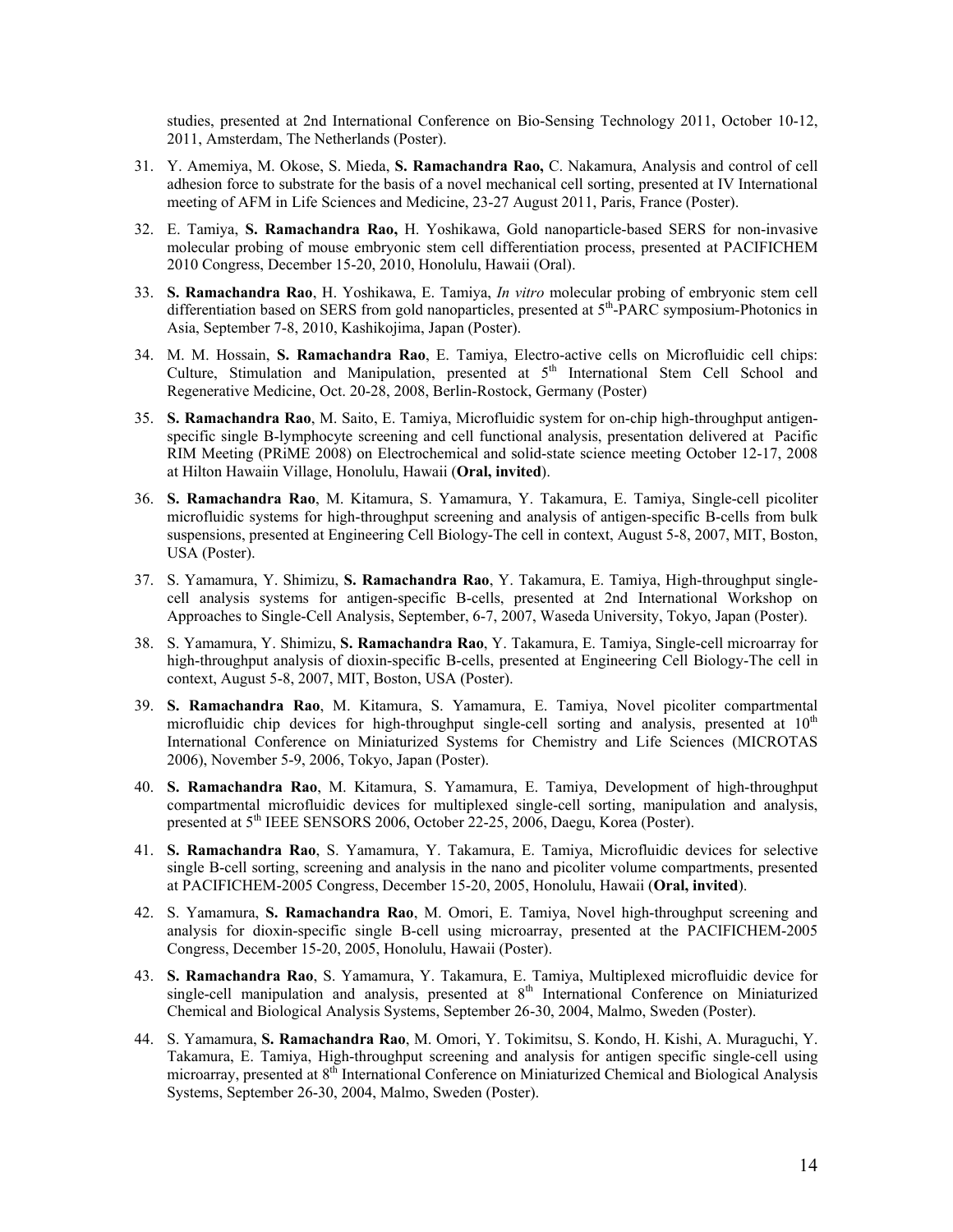- 45. Y. Akagi, **S. Ramachandra Rao**, Y. Morita, Y. Takamura, E. Tamiya, Screening of a novel neurotrophic factor using microarray cell-based chip and its response on PC12 cells neurosignaling pathway, presented at 8<sup>th</sup> International Conference on Miniaturized Chemical and Biological Analysis Systems, September 26-30, 2004, Malmo, Sweden (Poster).
- 46. Y. Akagi, **S. Ramachandra Rao**, Y. Morita, E. Tamiya, Combinatorial peptide beads array combined with PC12 cell chip for screening of neurotrophin factors, presented at 11<sup>th</sup> European Congress on Biotechnology, August 24-29, 2003, Basel, Switzerland (Oral).
- 47. **S. Ramachandra Rao,** Microarray and microfluidic chips in genomics, proteomics and cellomics research. *AFST (I) Young Scientist award Lecture delivered at ICFOST* December 12-14, 2002, Mysore, India (**Oral, invited**).
- 48. **S. Ramachandra Rao**, S. Yamamura, Y. Morita, E. Tamiya, Lutein biosynthesis in *Stenotrophomonas* bacterial cultures: Channeling of carotenoids to lutein biosynthesis by light irradiation and its cytotoxic effects, presented at Metabolic Engineering IV: Applied system biology, October 6-11, 2002, Il Ciocco, Castelvecchio Pascoli (Tuscany), Italy (Poster).
- 49. **S. Ramachandra Rao**, Y. Akagi, Y. Morita, E. Tamiya, High-throughput screening of anticancer drugs using microarray based cell chip, presented at 6<sup>th</sup> International conference on Micro Total Analysis Systems (μTAS-2002), November 3-7, 2002, Nara, Japan (Poster).
- 50. Y. Morita, H. Onishi, **S. Ramachandra Rao**, T. Sakaguchi, Y. Murakami, K. Yokoyama, E. Tamiya, Biodegradation of n-alkanes by psychrotrophic bacteria for cold environment, presented at Enzyme Engineering Conference XVI, October 7-12, 2001, Potsdam, Germany (Poster).
- 51. **S. Ramachandra Rao**, T. Sakaguchi, Y. Morita, K. Yokoyama, E. Tamiya, Profile of Benzo(a)pyrene degrading bacterium and its potential for bioremediation applications, presented in *Biochemical Engineering XII: Back to the future: Application of Biochemical Engineering fundamentals to modern problems*, June 10-15, 2001, Sonoma, California (Poster).
- 52. T. Sakaguchi, S. Okano, Y. Morita, **S. Ramachandra Rao**, K.Yokoyama, E. Tamiya, Characterization and benzo(a)pyrene degradation of a gram-positive bacterium isolated from a natural oil-producing well, presented at International Chemical Congress of Pacific Basin Societies, December 14-19, 2000, Honolulu, Hawaii (Poster).
- 53. **S. Ramachandra Rao**, G.A. Ravishankar, Biotransformation of phenylpropanoid compounds to vanilla flavour metabolites in immobilized cell cultures of *Capsicum frutescens,* presented at International Food Convention (IFCON-98), November 19-23, 1998, CFTRI, Mysore, India (Poster).
- 54. **S. Ramachandra Rao,** G.A. Ravishankar, Production of vanillin and capsaicin in immobilized cell cultures of *Capsicum frutescens,* presented at International Symposium on "Principles Regulating Biosynthesis and Storage of Secondary Products" organized combindly by both Phytochemical Society of Europe and Martin-Luther-University of Halle, Wittenberg, September, 26-28, 1996, Halle, Germany (Poster).
- 55. R. Madhusudhan, **S. Ramachandra Rao,** G.A. Ravishankar, Osmolarity as a measure of growth of plant cells in suspension cultures, presented at MICON INTERNATIONAL- 94, Defence Food Research Laboratories (DFRL), November 9-12, 1994, Mysore, India (Poster).
- 56. **S. Ramachandra Rao**, T.S. Johnson, G.A. Ravishankar, L.V. Venkataraman, Biotransformation of capsaicinoid intermediates to vanillin and capsaicin in immobilized cell cultures of *Capsicum frutescens*, presented at the International Food Convention (IFCON-93), Central Food Technological Research Institute (CFTRI), September 7-11, 1993, Mysore, India (Poster).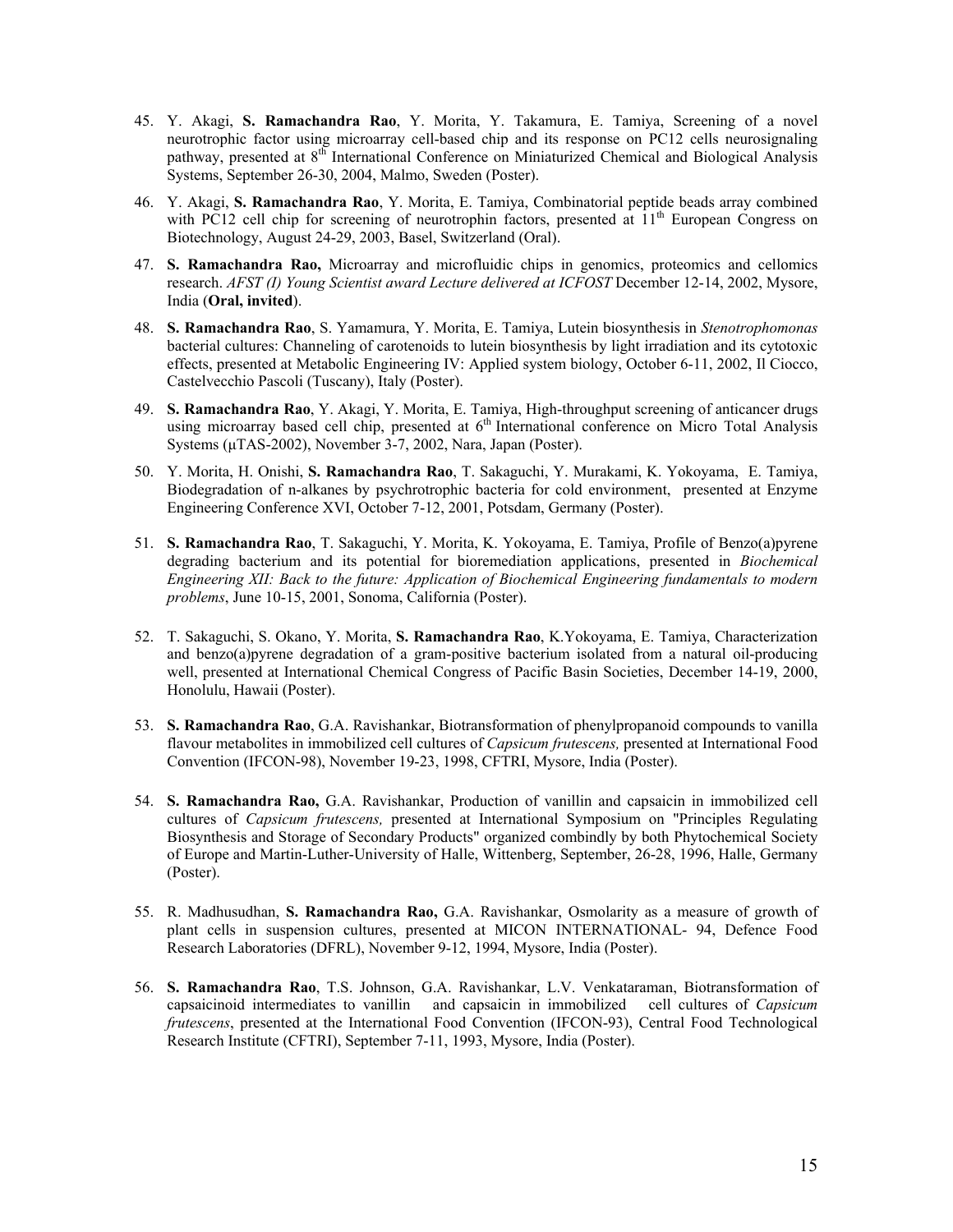#### **Conference presentations (National)**

- 1. Y. S. Kurniawan, **R. R. Sathuluri**, K. Ohto, H. Kawakita, S. Morisada, W. Iwasaki, M. Miyazaki, Evaluation of precious metal ion recovery with p-tert- octycalix[4]arene derivatives with droplet-based microreactor, preseted at the 54th Chemistry related branch joint Kyushu convention, July 1, 2017
- 2. **S. Ramachandra Rao**, M. Maeki, K. Ohto, M. Miyazaki, Efficient recovery of rare metal ions from acidic media using droplet-based microfluidic system with calix[4]arene derivatives, presented at the 32<sup>nd</sup> Meeting on Chemistry and Micro-Nano Systems (32<sup>nd</sup> CHEMINAS), held at KitaKyushu International Conference Hall, Kitakyushu City, Fukuoka, Japan November 26-27, 2015 (poster)
- 3. S. Hirao, M. Maeki, **S. Ramachandra Rao**, M. Uehara, M. Miyazaki, Effect of cooling rate on the polymorphism control of organic crystal using the micro droplet, presented at the  $32<sup>nd</sup>$  Meeting on Chemistry and Micro-Nano Systems (32nd CHEMINAS), held at KitaKyushu International Conference Hall, Kitakyushu City, Fukuoka, Japan November 26-27, 2015 (poster).
- 4. **S. Ramachandra Rao**, J.Y. Kim, M. Miyazaki, K. Ohto, Droplet-based microfluidic reactor for precious metal ions recovery with calix[4]arene derivatives, presented at  $3<sup>rd</sup>$  International Symposium on host compounds for separation and functionality in Saga, Saga University, July 29-30, 2015 (poster)
- 5. S. Hirao, M. Maeki, **S. Ramachandra Rao**, K. Yamashita, M. Miyazaki, Influence of supersaturation and onset of nucleation inside microdroplets on organic crystals purification, presented at Japan Chemical Society Meeting held at KitaKyushu International Conference Hall, KitaKyushu City, Fukuoka, Japan, June 10-12, 2015 (poster).
- 6. **S. Ramachandra Rao**, M. Maeki, J.Y. Kim, Y. Ueda, M. Tokeshi, K. Ohto, M. Miyazaki, Optimization of rare metal separation process by calixarene derivatives by using microreactor, presented at 30<sup>th</sup> Chemistry and Micro-Nano systems Society Meeting (CHEMINAS), Hokkaido University, Sapparo, October 2-3, 2014 (poster)
- 7. **S. Ramachandra Rao**, T. Kobayashi, M. Shimooku, R. Kawamura, C. Nakamura, High aspect ratio silicon nanoneedle array fabrication for single cell manipulations, presented at  $12<sup>th</sup>$  Life Science-Biotechnology (LS-BT) joint research Conference held at AIST, Tsukuba, February 5-6, 2013 (poster).
- 8. R. Kawamura, M. Miyazaki, **S. Ramachandra Rao**, T. Kobayashi, M. Iijima, S. Kuroda, K. Fukazawa, K. Ishihara, F. Iwata, C. Nakamura, Functionalization of nanoneedle with antibody and adhesion control of cell culturing substrate for mechanical cell separation, to present at  $7<sup>th</sup>$  Symposium on Bio-relevant Chemistry CSJ at Nagoya University, Higashiyama Campus, Nagoya, September 27-29 2013 (poster).
- 9. M. Miyazaki, R. Kawamura, **S. Ramachandra Rao**, T. Kobayashi, M. Iijima, S. Kuroda, K. Fukazawa, K. Ishihara, F. Iwata, C. Nakamura, Mechanical cell separation using antibody-immobilized nanoneedle, to present at  $7<sup>th</sup>$  Symposium on Bio-relevant Chemistry CSJ at Nagoya University, Higashiyama Campus, Nagoya, September 27-29 2013 (poster).
- 10. M. Miyazaki, R. Kawamura, **S. Ramachandra Rao**, T. Kobayashi, K. Ishihara, K. Fukazawa, F. Iwata and C. Nakamura, Preparation of single cell array using micro pillar by microcontact printing, presented at Annual meeting of Chemical Society of Japan, Ritsumekan University, March 23-25, 2013 (oral).
- 11. M. Shimooku, M. Miyazaki, R. Kawamura, **S. Ramachandra Rao**, T. Kobayashi, N. Tsujimura, F. Iwata and C. Nakamura, Development of a method for DNA transfer to the cell using nanoneedle array, presented at Spring Annual Electrochemical Chemical Society meeting, Tohoku University, Sendai, March 29-31, 2013 (oral).
- 12. M. Shimooku, Y. Amemiya, **S. Ramachandra Rao**, K. Ishihara, K. Fukazawa, C. Nakamura, Development of a method to modify nanoneedle arrays with proteins for cell manipulation, presented at Spring Chemical Society of Annual Meeting, March 29-31, 2012 (oral).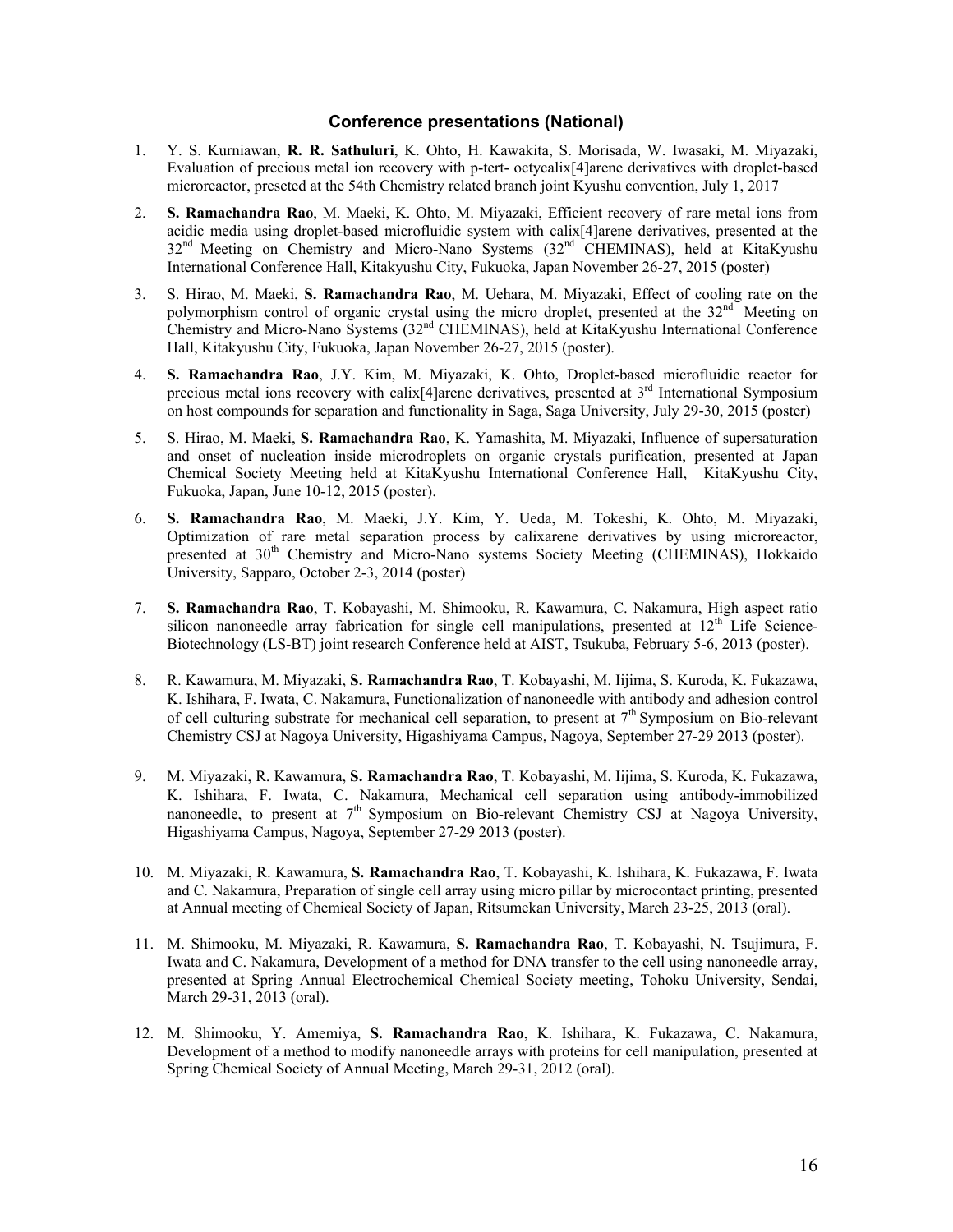- 13. **S. Ramachandra Rao**, Y. Amemiya, T. Kobayashi, C. Nakamura, High-density silicon nanoneedle array fabrication for single-cell studies, presented at the 5th Symposium on Bio-relevant Chemistry CSJ at Tsukuba International Congress Center, 12-14 September 2011 (poster).
- 14. M. Shimooku, Y. Amemiya, M. Uda, **S. Ramachandra Rao**, K. Ishihara, K. Fukazawa, C. Nakamura, Investigation of a method to modify nanoneedle arrays with antibodies, presented at the 5th Symposium on Bio-relevant Chemistry CSJ at Tsukuba International Congress Center, 12-14 September 2011 (poster).
- 15. M. Okose,Y. Amemiya, S. Mieda, S**. Ramachandra Rao**, C. Nakamura, Analysis and control of a cell adhesion force to the substrate as a basis for development of a novel mechanical cell sorting system, presented at the 5th Symposium on Bio-relevant Chemistry CSJ at Tsukuba International Congress Center, 12-14 September 2011 (poster).
- 16. **S. Ramachandra Rao**, J. Naruse, M. Saito, H. Yoshikawa, E. Tamiya, Effects of the CNT-AuNP hybrid exposures on embryonic stem cell viability, proliferation, embryoid body formation and subsequent cardiomyogenesis, presented at 58<sup>th</sup> Annual Spring meeting of Japan Society of Applied Physics, Kanagawa Institute of Technology, Kanagawa, March 24-27, 2011, Japan (oral).
- 17. **S. Ramachandra Rao**, H. Yoshikawa, M. Saito, E. Tamiya, Gold nanoparticle exposure promotes enhanced cardiomyogenesis and favor non-invasive molecular probing of embryonic stem cells, invited lecture delivered at the 2010 Fall meeting of Bio-functional Chemistry organized by Chemical Society of Japan at Toyanaka campus, Osaka University, Sept. 24-26, 2010, Osaka, Japan (**invited oral**)
- 18. M. M. Hossain, **S. Ramachandra Rao**, M. Saito, Y. Yamaguchi, E. Tamiya, Multi walled Carbon Nanotubes (MWCNT) and mouse Embryonic Stem (mESC) cell interaction: Towards novel opportunities, presented at 2010 Fall meeting of Electrochemical Society of Japan, Kanagawa Institute of Technology, September 2-3, 2010, Japan (oral).
- 19. H. Yoshikawa, **S. Ramachandra Rao**, M. M. Hossain, E. Tamiya, Development of gold nanoparticle based SERS method for investigating embryonic stem cell differentiation, presented at 71<sup>st</sup> Applied Physics Society meeting, Nagasaki University, September 14-17, 2010, Japan (oral).
- 20. E. Shimizu, M. M. Hossain, **S. Ramachandra Rao**, M. Saito, Y. Yamaguchi, E. Tamiya, Evaluation of cardiotoxicity of drugs on mouse ES cell derived cardiomyocytes based on cardiomyocyte beating video method, presented at 2010 Fall meeting of Bio-functional Chemistry organized by Chemical Society of Japan on Toyanaka campus, Osaka University, Sept. 24-26, 2010, Osaka, Japan (oral).
- 21. **S. Ramachandra Rao**, M. M. Hossain, M. Saito, H. Yoshikawa, E. Tamiya, Gold nanoparticle-based SERS profiles for analyzing embryonic stem cell differentiation process, presented at the  $77<sup>th</sup>$ Electrochemical Society of Japan, March 29-31, 2010, Toyama University, Toyama, Japan (oral).
- 22. **S. Ramachandra Rao,** S. Yamamura, Y. Takamura, E. Tamiya, High-throughput compartmental microfluidic systems for antigen-specific B-cell analysis, presented at the  $10<sup>th</sup>$  Biotechnology Symposium of Chemical Society of Japan, September 5-6, 2007, Waseda University, Tokyo, Japan (poster).
- 23. M.U. Ahmed, M. Saito, M. Chikae, **S. Ramachandra Rao**, S. Furui, A. Hino, S. Yamamura, Y. Takamura, and E. Tamiya, Electrochemical hand-held integrated sensor system for rapid detection of DNA, presented at 10<sup>th</sup> Symposium on Biotechnology of Chemical Society of Japan, 5-6, September, 2007 Waseda University, Tokyo, Japan (poster).
- 24. M. Kitamura, **S. Ramachandra Rao**, S. Yamamura, Y. Takamura, E. Tamiya, Development of novel high-throughput single-cell analysis using two-phase compartmental microfluidic systems, presented at the 87th Annual meeting of the Chemical Society of Japan, March 25-28, 2007, Kansai University, Osaka, Japan (oral).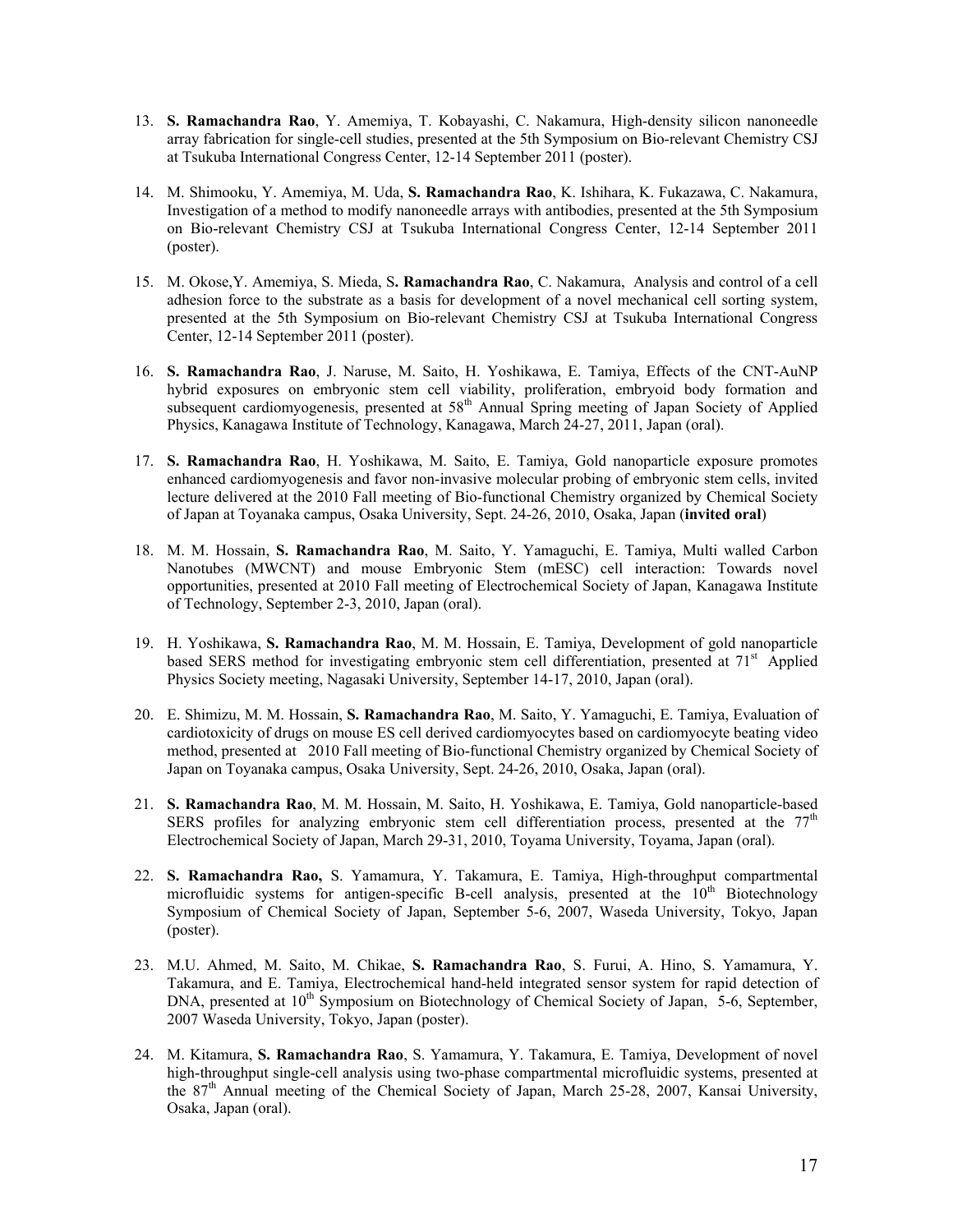- 25. M. Kitamura, **S. Ramachandra Rao**, S. Yamamura, Y. Takamura, E. Tamiya, Single-cell analysis employing novel picoliter compartmental microfluidic systems, presented at the Biofunctional Chemistry and Biotechnology symposium organized by the Chemical Society of Japan, September, 28- 30, 2006, Kyoto Institute of Technology, Kyoto, Japan (poster).
- 26. M. Kitamura, **S. Ramachandra Rao**, S. Yamamura, Y. Takamura, E. Tamiya, Picoliter compartmental microfluidic devices for multiplexed single-cell sorting and analysis, presented at the  $86<sup>th</sup>$  Annual meeting of Chemical Society of Japan, March 27-30, 2006, Nihon University, Chiba, Japan (oral).
- 27. **S. Ramachandra Rao**, S. Yamamura, Y. Takamura, E. Tamiya, Compartmental microfluidic systems for single B-cell sorting and analysis from bulk cell suspensions in the microchannels, presented at the 12<sup>th</sup> Chemistry and Nano and Microsystems (CHEMINAS), December 1-2, 2005 Kyoto TERRSA, Kyoto, Japan (poster).
- 28. S. Yamamura, **S. Ramachandra Rao**, R. Ikeda, Y. Takamura, E. Tamiya, High-throughput single-cell signal response using cell microarray chip, presented at the  $12<sup>th</sup>$  Chemistry and Nano and Microsystems (CHEMINAS), December 1-2, 2005 Kyoto TERRSA, Kyoto, Japan (poster).
- 29. **S. Ramachandra Rao**, S. Yamamura, Y. Takamura, E. Tamiya, Multiplexed single-cell manipulation and analysis using two-phase microfluidic systems, presented at the  $85<sup>th</sup>$  Annual meeting of Chemical Society of Japan, March 26-29, 2005, Kanagawa University, Yokohama campus, Yokohama, Japan (oral).
- 30. S. Yamamura, **S. Ramachandra Rao**, M. Omori, Y. Tokimitsu, Y. Kondo, H. Kishi, A. Muraguchi, Y. Takamura, E. Tamiya, Screening and analysis for antigen-specific single B-cell using microarray chip, presented at the 85<sup>th</sup> Annual meeting of Chemical Society of Japan, March 26-29, 2005, Kanagawa University, Yokohama, Japan (oral).
- 31. M. Omori, S. Yamamura, **S. Ramachandra Rao**, M. Okuyama, Y. Morita, Y. Takamura, E. Tamiya, Analysis for dioxin specific single B-cell using microarray chip, presented at the 85<sup>th</sup> Annual meeting of Chemical Society of Japan, March 26-29, 2005, Kanagawa University, Yokohama campus, Yokohama, Japan (oral).
- 32. **S. Ramachandra Rao**, Y. Akagi, Y. Morita, E. Tamiya, On-chip high-throughput cell-based drug screening using nano-liter biochips, presented at the  $1<sup>st</sup>$  Joint Symposium on Biofunctional Chemistry and Biotechnology organized by Chemical Society of Japan, October 12-13, 2003, Kumamoto University, Kumamoto, Japan (oral).
- 33. **S. Ramachandra Rao**, Y. Akagi, Y. Morita, E. Tamiya, High-throughput quantitative cytotoxicity of carotenoids by using microchamber array cell chip, presented at the Japan Society for Bioscience, Biotechnology and Agrochemistry, April 1-3, 2003, Yokohama, Japan (oral).
- 34. M. Koji, **S. Ramachandra Rao**, T. Sakaguchi, Y. Morita, E. Tamiya, Purification and characterization of benzo(a)pyrene degrading enzyme from *Paenibacillus* sp. B2-1, presented at the Japan Society for Bioscience, Biotechnology and Agrochemistry, April 1-3, 2003, Yokohama, Japan (oral).
- 35. **S. Ramachandra Rao**, S. Yamamura, Y. Morita, E. Tamiya, Light acting as a switch in channeling carotenoids towards lutein biosynthesis and accumulation in cultures of *Stenotrophomonas* sp. D-1, presented at 6<sup>th</sup> Biotechnology symposium organized by Japan Chemical Society, September 27-28, 2003, Osaka, Japan (oral).
- 36. **S. Ramachandra Rao**, Y. Morita, E. Tamiya, Zeaxanthin biosynthesis in the psychrotrophic bacterium *Flavobacterium balustinum* P104 in response to light, temperature, salinity and nutrient stress, presented at Annual meeting of The Society for Biotechnology, Japan, October 28-30, 2003, Osaka, Japan (oral).
- 37. **S. Ramachandra Rao,** K. Murakami, Y. Morita, E. Tamiya, Enhanced benzo(a)pyrene biodegradation by *Paenibacillus* sp. using different strategies,presented at Hokuriku Nikka, Toyama University, November 15-16, 2002, Ishikawa, Japan (poster).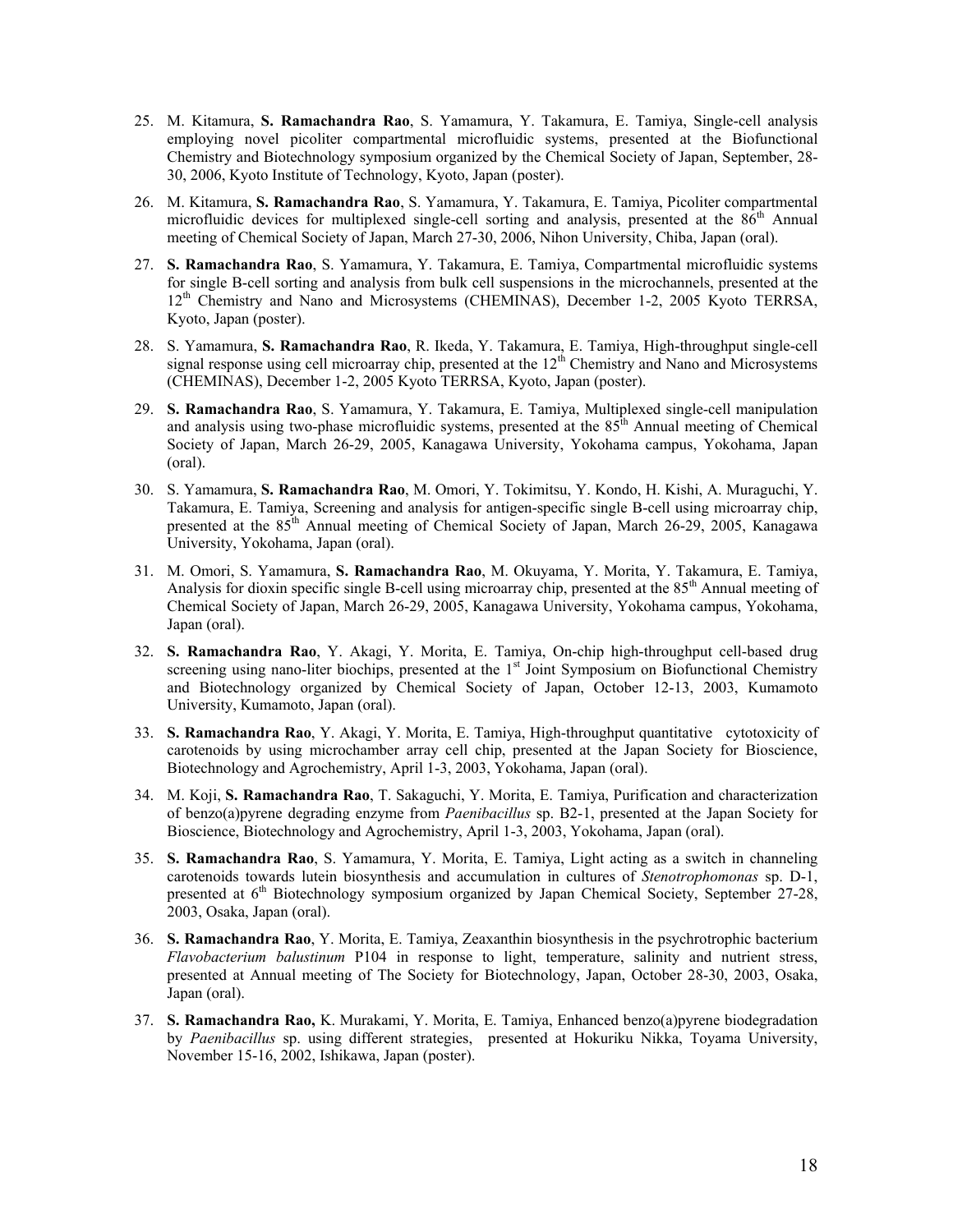- 38. **S. Ramachandra Rao**, Y. Morita, T. Sakaguchi, K. Yokoyama, E. Tamiya, Benzo(a)pyrene biodegradation under the influence of β-cylcodextrin and nonionic surfactants, presented at Japan Society for Bioscience, Biotechnology and Agrochemistry, March 23-27, 2002, Sendai, Japan (oral).
- 39. **S. Ramachandra Rao**, Y. Morita, Y. Murakami, K. Yokoyama, E. Tamiya, Benzo(a)pyrene biodegradation in cultures of B2-1: A *Paenibacillus* bacterium, presented at Hokuriku Nikka, JAIST, November 11-12, 2001, Ishikawa, Japan (poster).
- 40. **S. Ramachandra Rao**, Y. Morita, Y. Murakami, K. Yokoyama, E. Tamiya, Bioremdiation of benzo(a)pyrene with *Paenibacillus* bacterium sp. B2-1, presented at 80<sup>th</sup> Chemical Society of Japan. September 21-23, 2001, Chiba, Japan (oral).
- 41. **S. Ramachandra Rao**, T.Sakaguchi, Y. Morita, Y. Murakami, K. Yokoyama, E. Tamiya, Biodegradation of polycyclic aromatic hydrocarbon-benzo(a)pyrene by *Paenibacillus* bacterium:B2-1, presented at 79<sup>th</sup> Chemical Society of Japan, March 28-31, 2001, Kobe, Japan (oral).
- 42. H. Onishi, **S. Ramachandra Rao**, Y. Morita, Y. Murakami, K. Yokoyama, E. Tamiya, Characterization of psychrotrophic alkane degrading bacteria, presented at 49<sup>th</sup> Hokuriku Nikka Gakkai, 11-12, 2000, November, Fukui, Japan (poster).
- 43. **S. Ramachandra Rao**, T. Sakaguchi, Y. Morita, Y. Murakami, E. Tamiya, Mineralization of benzo(a)pyrene by newly isolated bacterium:B2-1, presented at 49<sup>th</sup> Hokuriku Nikka, 11-12, 2000. November, Fukui, Japan (poster).
- 44. T. Sakaguchi, S. Okano, **S. Ramachandra Rao**, Y. Morita, K. Yokoyama, E. Tamiya, Benzo(a)pyrene degradation and phylogenetic analysis of a gram-positive bacterium isolated from natural oil-producing wells, presented at National Biotechnological Symposium, August 3-5, 2000, Hokkaido, Japan (oral).
- 45. T. Rajasekaran, B. Suresh, **S. Ramachandra Rao**, G.A. Ravishankar, Production of thiophenes from hairy root cultures of *Tagetes patula*, presented at  $68<sup>th</sup>$  Annual meeting of Society of Biological Chemists (India), Indian Institute of Science, December 27-29, 1999, Bangalore, India (poster).
- 46. **S. Ramachandra Rao**, G.A. Ravishankar, Biotransformation of ferulic acid to vanilla flavor in the presence of reducing agents and  $\beta$ -cyclodextrin in Spirulina platensis cultures, presented at 66<sup>th</sup> Annual meeting of Society of Biological Chemists (India), Andhra University, December 22-24, 1997, Visakhapatnam, India (poster).
- 47. T. Usha, R. Sarada, **S. Ramachandra Rao**, G.A. Ravishankar, Studies on astaxanthin production from *Haematococcus pluvialis,* presented at 65<sup>th</sup> Annual Meeting of Society of Biological Chemists (India), Indian Institute of Science (IISc), November 20-23, 1996, Bangalore, India (poster).
- 48. **S. Ramachandra Rao** and G.A. Ravishankar, Biotransformation of coniferyl aldehyde to vanilla flavor in axenic cultures of *Spirulina platensis*, presented at 65<sup>th</sup> Annual Meeting of Society of Biological Chemists (India), Indian Institute of Science (IISc), November 20-23, 1996, Bangalore, India (poster).
- 49. R. Madhusudhan, **S. Ramachandra Rao**, G.A. Ravishankar, Estimation of biomass based on turbidity of cell free medium in plant cell suspension cultures, presented at 64<sup>th</sup> Annual Meeting of Society of Biological Chemists (India) held at Central Drug Research Institute (CDRI), October 6-8, 1995, Lucknow, India (poster).
- 50. **S. Ramachandra Rao**, G.A. Ravishankar, Biotransformation of isoeugenol to vanillin in axenic cultures of *Spirulina platensis*, presented at  $64<sup>th</sup>$  Annual Meeting of Society of Biological Chemists (India) held at Central Drug Research Institute (CDRI), October 6-8, 1995, Lucknow, India, **Selected for the 1st best poster award** (poster).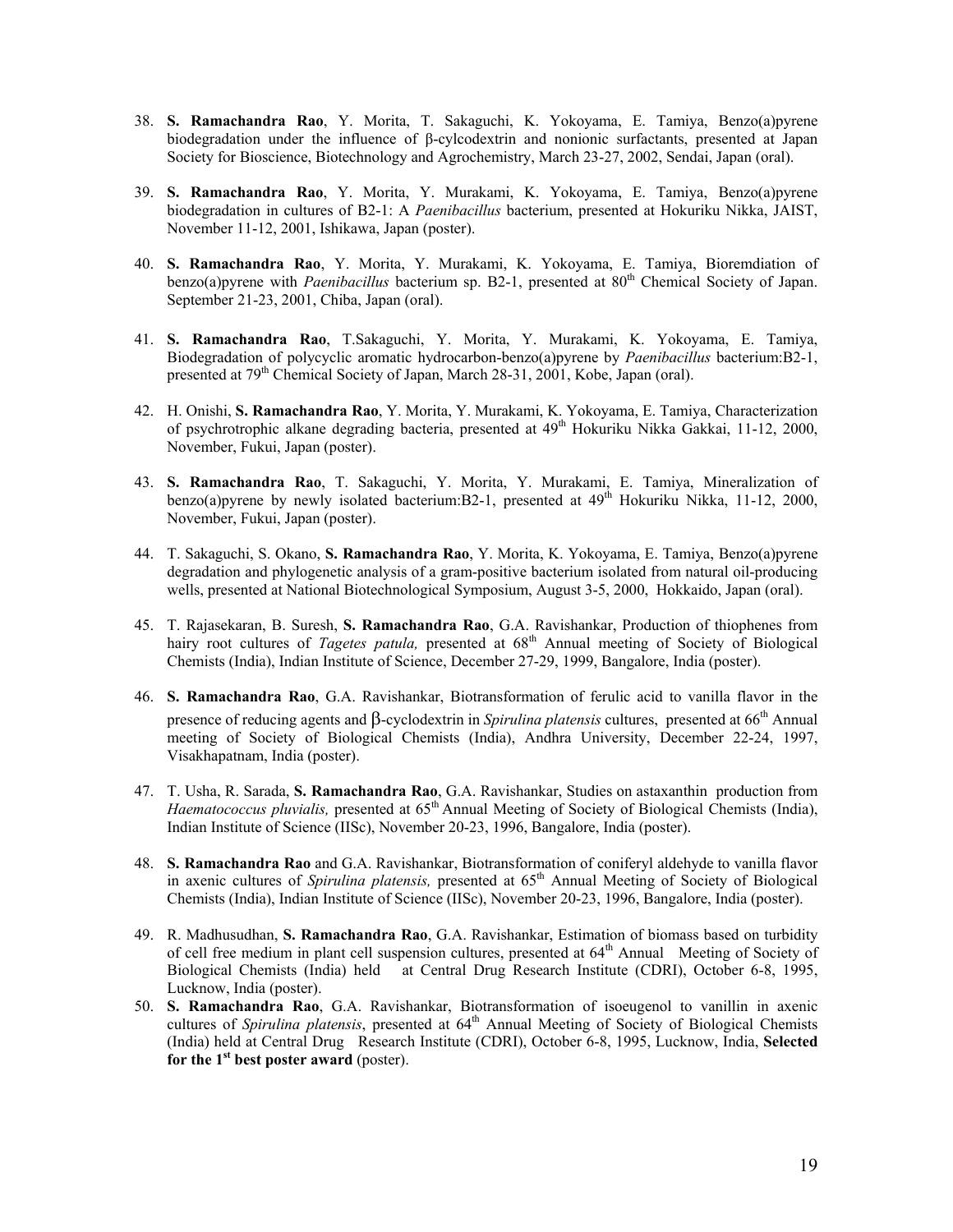- 51. **S. Ramachandra Rao**, R.Sarada, G.A.Ravishankar, Phycocyanin as an elicitor for secondary metabolite production in plant cell cultures, presented at All India Symposium on Recent Advances in Biotechnological Applications of Plant Tissue and Cell Culture, CFTRI, June 22-24, 1995, Mysore , India (poster).
- 52. **S. Ramachandra Rao,** T.S. Johnson, G.A. Ravishankar, L.V. Venkataraman, Biotransformation of isoeugenol to vanillin in immobilized cell cultures of *Capsicum frutescens*, presented at All India Symposium on Recent Advances in Biotechnological Applications of Plant Tissue and Cell Culture, CFTRI, June 22-24, 1995, Mysore, India, **Selected for the 2nd best poster award** (poster).
- 53. T.S. Johnson, **S. Ramachandra Rao**, G.A. Ravishankar, L.V.Venkataraman, Biotransformation of ferulic acid and vanillylamine to vanillin and capsaicin in immobilized cell cultures of *Capsicum frutescens,* presented at Society of Biological Chemists (India), Mysore chapter, India, **Selected for the 1st best poster award** (poster).

# **Research supervision**

#### **Ph.D. Thesis's supervised (jointly)**

- 1. Mr. Mohammed Mosharraf Hossain, Carbon nanotube for differentiation of mouse stem cells and a noninvasive characterization method for cardiomyocytes, Osaka University, Japan 2007-2010, Year of award: September 2010.
- 2. Mr. Tsuyoshi Nakayama, Continuous-flow PCR based microfluidic chip devices for the quantitative determination of genetically modified foods, JAIST, Japan, 2004-2007, Year of award: March 2007
- 3. Mr. Yoshinori Akagi, Microarray chips for high-throughput screening of combinatorial peptide libraries to identify neurite outgrowth inducing peptides and neurosignaling studies, JAIST, Japan, 2001-2003, Year of award: September 2003.
- 4. Mr. Shohei Yamamura, Screening and identifying psychrophilic bacterium producing proteinase and thioreductases and their characterization keratin degradation, JAIST, Japan, 2000-2002, Year of award: September 2002.
- 5. Ms. Usha Tripathi, Biotechnological approaches for Astaxanthin, a ketocarotenoid production from microalga-*Haematococcus pluvialis*, CFTRI, Mysore, India, 1996-1999; Year of award: 2001

#### **Master Thesis's supervised (jointly)**

- 1. Mr. Kurniawan Yehezkiel Steven, Microreactor-based metal ion extractions and recovery (2016-2018 (on going), Saga University
- 2. Ms. Shifumi Hirao, Effect of cooling rate on the L-glutamic acid crystal polymorphism control using droplet microfluidic device, April 2014-March 2016, Year of award, March 2016.
- 3. Mr. Masahito Kitamura, Development of two-phase compartmental microfluidic devices for single-cell screening and analysis, July 2005-March 2007, year of award, March 2007.
- 4. Mr. Masahiro Omori, Single-cell microarray for high-throughput analysis of dioxin-specific B-cells, July 2003-March 2004, Year of Award, March 2004.
- 5. Mr. Koji Murakami, Biodegradation of environment recalcitrant-benzo(a)pyrene and identification of an enzyme responsible and elucidation of degradation pathway, August 2001- March 2003, year of award, March 2003.
- 6. Mr. Hirotsugu Onishi, Identification of novel alkane degrading bacteria and its use in biodegradation of n-alkanes, August 2000- March 2001, year of award, March 2001.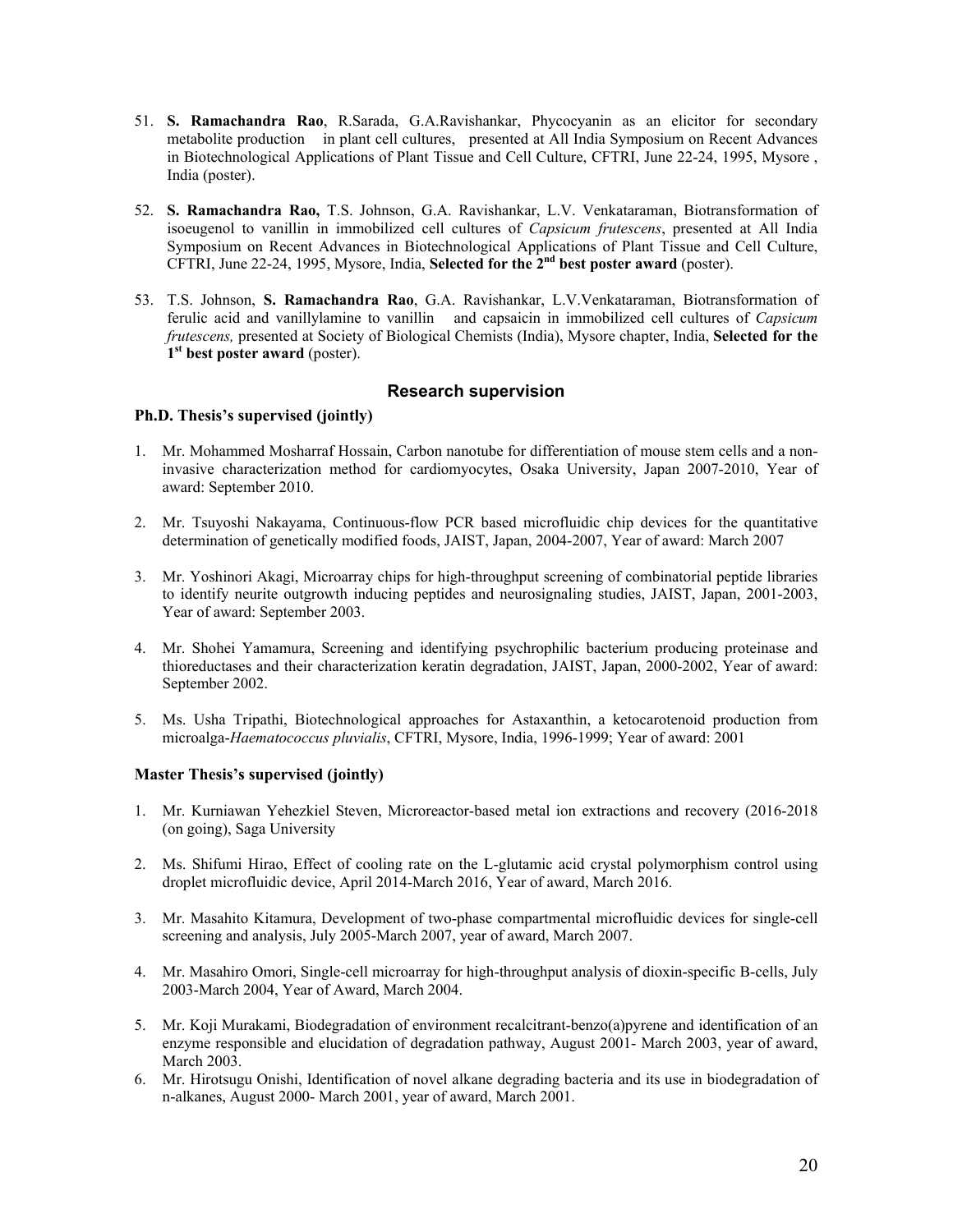# **Teaching experience**

# **Courses taught**

| Course Number & Title                                        | UG Level/PG Level | Years taught                            |
|--------------------------------------------------------------|-------------------|-----------------------------------------|
| 1. Immobilization and                                        | <b>PG</b> Level   | Aug.1997- March 1998                    |
| biotransformation of plant cells for                         |                   | (Univ. Mysore, India)                   |
| secondary metabolites (Theory &                              |                   |                                         |
| Lab experiments)                                             |                   |                                         |
|                                                              |                   |                                         |
| 2. Screening of microbes for<br>biodegradation of pollutants | PG level          | April 2001-March 2003<br>(JAIST, Japan) |
| (Lab experiments)                                            |                   |                                         |
|                                                              |                   |                                         |
| 3. Microfluidic chip devices for                             | PG level          | April 2005-March 2007                   |
| single-cell analysis, high-                                  |                   | (JAIST, Japan)                          |
| throughput screening etc.                                    |                   |                                         |
| (Lab experiments)                                            |                   |                                         |
|                                                              |                   |                                         |
| 4. Microfluidic reactors for                                 | PG Level          | December 2014- March<br>2015            |
| chemical synthesis and Bioanalysis                           |                   |                                         |
| studies (special lectures)                                   |                   | (Saga University, Japan)                |
| 5. Droplet microfluidics for crystal                         | PG Level          | April 2015-March 2016                   |
| polymorphism mechanism                                       |                   | (AIST Kyushu, Japan)                    |

| еноот неот у схретниенез<br>Laboratory              | <b>Experiment</b>                               |
|-----------------------------------------------------|-------------------------------------------------|
|                                                     |                                                 |
| Plant cell encapsulation                            | Different<br>substrates (sodium<br>alginate,    |
|                                                     | carrageenan), Hollow fiber for plant cell       |
|                                                     | immobilization, capsaicin biosynthesis,         |
|                                                     | downstream processing, Analysis.                |
| Biotransformation studies using plant cell cultures | Biotransformation of Ferulic acid into vanilla, |
|                                                     | and other vanilla flavor metabolites by         |
|                                                     | Capsicum immobilized cells in shake flask       |
|                                                     | cultures.                                       |
| Biodegradation of environmental pollutants          | Environmental pollutants-Naphthalene,           |
|                                                     | Anthracene, pyrene and benzo (a) pyrene         |
|                                                     | degradation by Paenibacillus sp. B2-1 strain,   |
|                                                     |                                                 |
|                                                     | analysis of metabolities of B (a) P by HPLC     |
| Microfabrication of PDMS-based devices              | Fabrication of SU-8 mold, Soft lithography of   |
|                                                     | based devices, B-lymphocyte<br><b>PDMS</b>      |
|                                                     | preparation from mouse spleen, single B-cell    |
|                                                     | sorting using two-phase microfluidics, real-    |
|                                                     | time imaging of single-cell sorting in the      |
|                                                     | aqueous compartments, Image analysis etc.       |
|                                                     | PDMS based microfluidics, controlled size of    |
| microfluidics for<br>controlling<br>Droplet-based   | volume<br>droplets preparation,<br>picoliter    |
| crystallization of small molecules, proteins        | crystallization of L-glutamine & proteins etc.  |

# **Laboratory experiments**

**1. Experimental skills** 

**Expertise in bio-analytical and molecular biology techniques**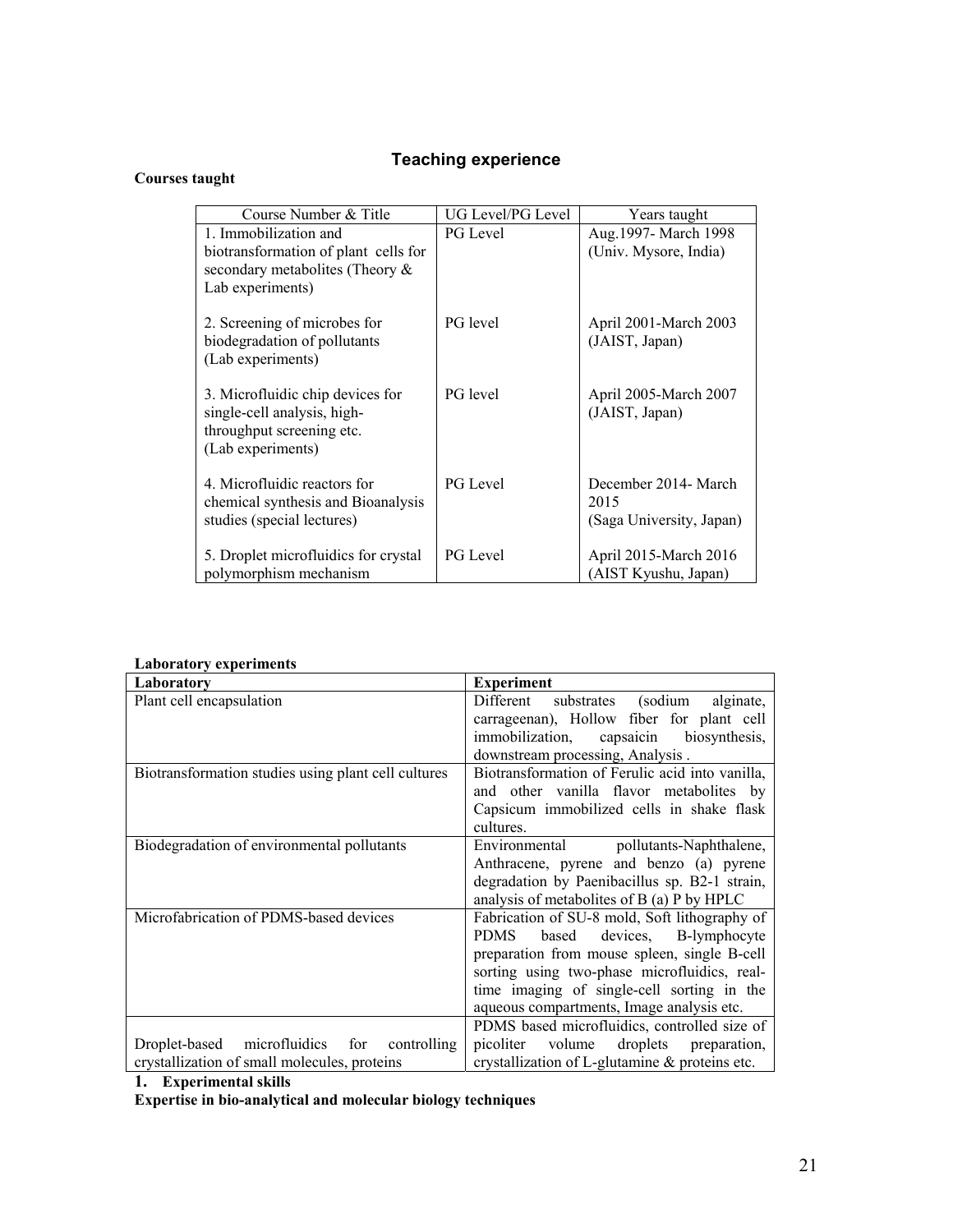Immobilization of plant cell cultures in calcium alginate gel matrix; biomass estimation in immobilized plant cells; viability assays; biotransformation of externally fed precursors by plant cells, micro algal cells, microbial cultures; separation of secondary metabolites, metabolic pathway elucidations by UV-Vis spectrometry, Spectrofluorimetry, HPLC, GC, MALDI-ToF-MS, FTIR, LC-MS, Circular Dichroism (CD), NMR, biosensor construction, BIACORE SPR biosensors, LSPR biosensors, fluorescence mediated chemical sensing, DNA-protein interactions, protein-protein interactions based on fluorescence microscopy; enzyme purification and characterization. Molecular biology experiments such as plasmid isolation, cloning, gene expressions, expression of protein in live cells, and DNA sequencing etc.

#### **Expertise in miniaturized platforms for high-throughput cell-based drug screening, iPS and ES cells differentiations; electrophysiology, live-cell imaging, and Surface enhanced Raman scattering etc.**

Microfabrication, soft lithography, microarray and microfluidic devices, PDMS devices fabrication, Reactive ion etching for PDMS surfaces; microchambers for chemical and biochemical sensing; DNA, protein, and cell analyses in devices, cell-based assays, single-cell analysis etc. silicon microchamber array fabrication, Anisotropic etching, high-throughput drug screenings Animal cell cultures cultivations–Jurkat, HeLa, PC12 cells, and P19 embryonic stem cells etc. Confocal laser scanning microscopy (CLSM) for livecell visualizations, real-time imaging of cells using high-speed CCD/CMOS cameras, image analyses, and signal analyses, and microarray scanners to read out signals from single cells etc. surface enhanced Raman scattering (SERS) for live cell assays; nanomaterials (gold nanoparticles, multiwall carbon nanotubes and composites) interactions with ES and iPS cells; nanomaterials influence on electro-active cells (neurons and heart cells) differentiations etc. Multi-electrode array (MED 64 electrode probe) system for *in vitro* extracellular electrophysiology of cardiomyocytes derived from ES, and iPS cell differentiations etc.

**Expertise in nanofabrication, scanning probe microscope, nanomaterials handling** MEMS technology (Top-down nanofabrication technique), Deep reactive ion etching (Bosch process), thermal dry/wet oxidations, wet etching, High-aspect ratio silicon micron pillar and nanopillar array fabrication, silicon microchamber array fabrication, Ultratech Stepper lithography; Mask Aligner based lithography, metal thin film sputtering, piezomotors, actuators, microcontact printing, FE-SEM, HRTEM, HRTEM-EDS for silicon surfaces, nano features; HRTEM imaging of nanomaterials (gold nanoparticles, CNTs and their composites) uptake by cardiomyocytes etc.

#### **2. High-end Equipment handled:**

HPLC with UV, Fluorescence and Photodiode array detectors, LC-MS, GC-MS, MALDI-ToF-MS, FTIR-ICR-MS, Circular Dichroism (CD), NMR, BIACORE SPR biosensors, LSPR biosensors, Real-time PCR apparatus, Zeta sizer for nanomaterial characterization, ELISA readers etc. Raman microscope for SERS measurements.

Inverted epifluorescence microscope, stereo microscope, Confocal Laser scanning microscopy, CCD, CMOS cameras from various companies-Axiocam, Hamamatsu, Vision, Photron NAC etc. have been used for highspeed and high-sensitive image acquisition purpose. Micro particle imaging velocimetry (μPIV) for fluid dynamics in the microchannels, YAG lasers, He-Ne lasers etc. Microelectrode array for Electrophysiology of neurons and heart beating cells etc.

Nanoliter dispensing robots, Hitachi Chip array scanners for measuring signals in nanoliter volumes in few microliters chambers etc.

Mask Aligner, UV lithography, Stepper Lithography, Top-down nanofabrication technique, Deep-reactive ion etchers (Bosch process), Metal sputtering, automatic thermal dry/wet oxidation furnace for Si-wafers etc. Imaging of fabricated nano structures by FE-SEM, HR-TEM and HRTEM-EDS.

- 3. **Software skills gained**: Adobe Photoshop, Adobe illustrator, Microsoft Office, Corel video Studio Pro, Chem Draw, Accelrys Draw, GIMP, Sigma-Plot, Image J, Zeta Sizer, MEMS Pro L-Edit program etc.
- 4. **Language proficiency**: English-fluent; Japanese-fluent (communication); Indian languages-few (fluency)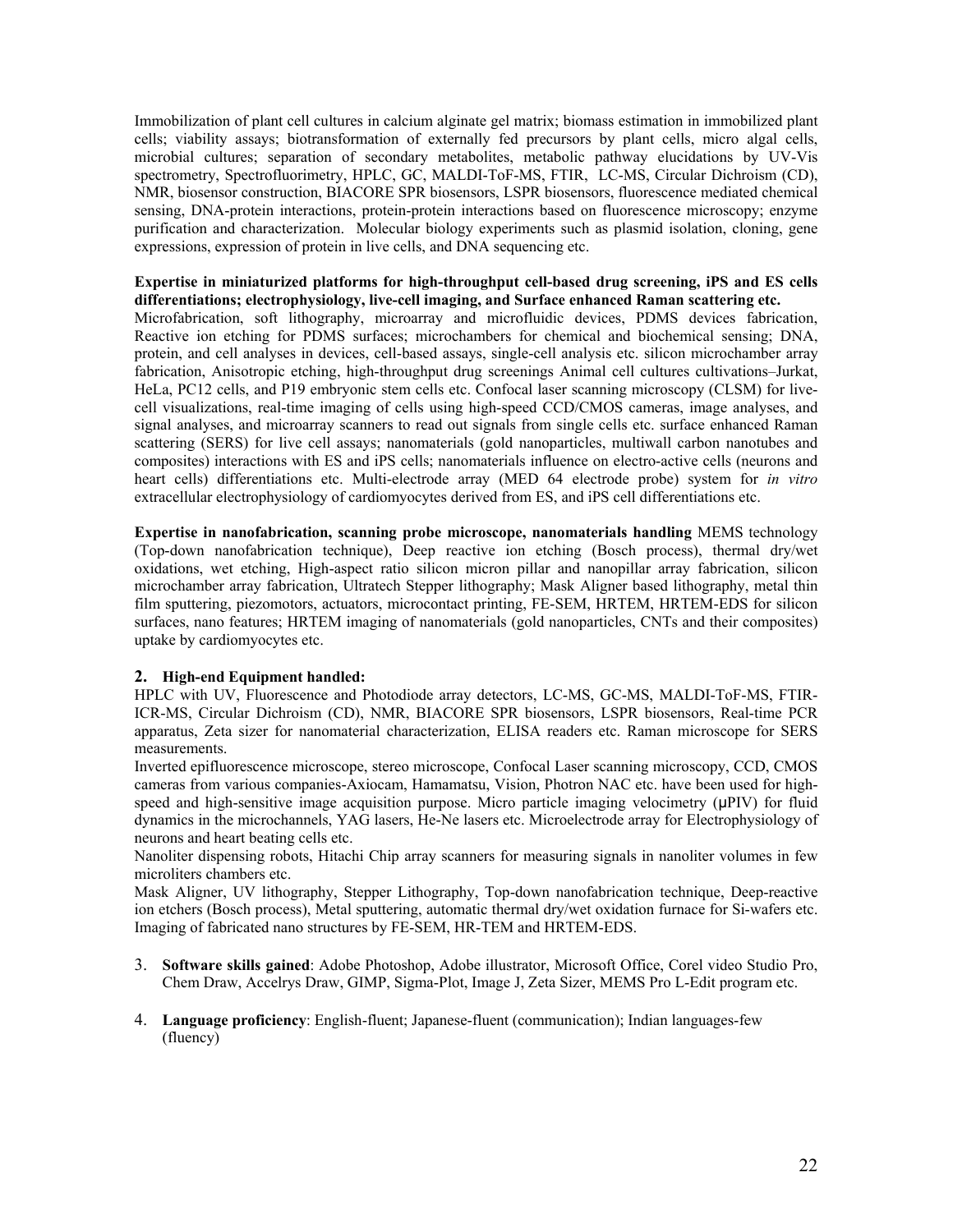# **Summary of research contributions**

#### **Research carried out at AIST Kyushu** (June 2014-December 2016)

#### **1. Droplet-based microreactor system for an efficient recovery of precious metal ions with Calix[4]arene derivatives from a real metal waste**

Precious metals are of important rare metals for advanced materials. The supply, however, has been inconsistent due to its poor natural abundance and geopolitical situations. Recycling from spent home appliances, i.e. urban mine is complicated as it contains several other metals. Therefore, a technique that enables recovery metal ion selectivity is required. Calix[4]arenes are phenolic oligomers, which has the ability to discriminate metal ions making them suitable as specific receptors. However, the slow extraction rate has to be resolved by using calix[4]arene solvent extraction. We proposed a droplet-microfluidc reactor with larger surface/interface area per unit volume than the conventional macroscale system. In this study, we investigated the potential of droplet-based reactors for the recovery of silver and palladium from aqueous solution as well as extracted from commercial metal waste. We fabricated a microreactor  $(0.2 \times 0.2 \text{ mm}^2)$  by micromachining process for a droplet-based recovery. AgNO<sub>3</sub> and Pd(NO<sub>3</sub>)<sub>2</sub> dissolved to a desired conc. in  $0.1M$  HNO<sub>3</sub> as aqueous solution, while the organic solution is prepared by dissolving methylketonic, quinolone, pyridyl calix[4]arene derivatives in chloroform. We evaluated the extraction percentage of metal ions by ICP-AES from the aqueous phase by varying the extraction time (2-10 s). As a result, the time required to reach equilibrium for Ag ion extraction was 4 s in the droplet-based microreactors, which is over 90% against 72 h in batch method. Methylketonic calixarene is selective for silver, while quinolone, pyridyl types for palladium and platinum, respectively. These results show that increasing liquid-liquid interface per unit volume is effective in the solvent extraction of metal ion with calixarene derivatives.

#### **1b. Droplet microfluidics for mechanism of controlling the crystallization of small molecules or biomolecuels** (April 2015-March 2016)

Precisely, we are working on the mechanism of control of the crystallization polymorphism of chemicals including amino acid (L-glutamic acid) and biomolecules such as proteins in the droplet microfluidic devices.

Each molecule either chemical or bio has different crystal forms, for example Lglutamic acid has functional alpha (metastable), and stable beta forms. But it is hard to control the functional alpha (metastable) state. Same is with other pharmaceutical or bioactive molecules. In order to unveil the mechanism of crystallization polymorphism, we studied the effect of cooling rates and concentration of Lglutamic acid (supersaturation), and we could able to control the functional alpha (metastable) state crystals of L-Glu in the aqueous droplets containing few sub nanoliter volumes of liquids in the few tens of micrometer channels. Fluorinert



Figure. L-Glu crystal in side droplet

from 3M served as an organic phase in the droplets establishment. We also employed the combined DLS/Raman to understand the mechanism of crystallization of L-glutamic acid.

#### **Researches carried out at Biomedical Research Institute, AIST, Tsukuba** (April 2011-March 2014)

#### **2. Development of a novel single cell sorting using antibody-immobilized silicon nanoneedle array**

Cell sorting is a key step to realize regenerative medicine that utilizing pluripotent stem cells e.g. iPS cells.

Flow cytometry is a technique that allows high-throughput cell separation recognizing antigens on the cell surface. However, there are many markers inside the cells to identify a cell type. Utilization of these markers could greatly benefit cell sorting in accurate cell separation. And we motivated to develop a method that sort cells by detecting the intracellular markers using nanoneedle probes. Here, we separate cells by fishing up from adhesion-controlled



Figure Schematic showing the cell sorting by intracellular protein detection using nanoneedle array.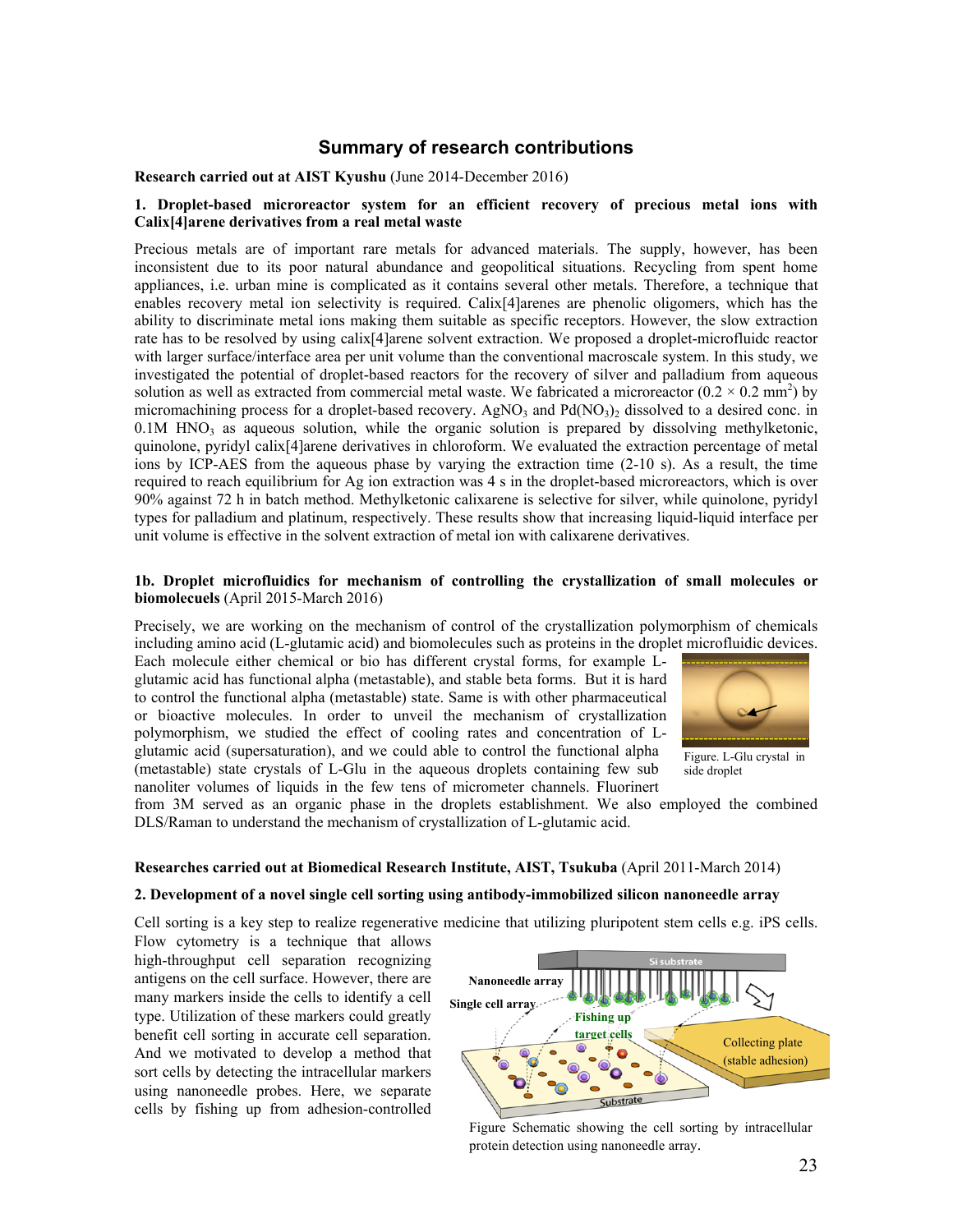substrates which tether cells in a cell-type independent manner. To realize high-throughput cell sorting, we fabricated high-aspect-ratio silicon nanoneedle array (200 nm diameters, over 20 μm lengths), in which 10,000 nanoneedles aligned on a 5 mm square Si-chip, by harnessing MEMS technology. To achieve one-toone contact of the cells and nanoneedles, the cell array was prepared by microcontact printing, in which cells were tethered to patterned spots of adhesive (Biocompatible anchor for membrane, BAM) that anchors the lipid bilayer of cell plasma membranes. By tuning the adhesion force of the cell arrays [P19 (nestin +ve) and NIH 3T3 cells (nestin –ve)] against the affinity of antibody-immobilized (anti-nestin) nanoneedles on the array, cell separation was realized. As a result, 60% of the target cells (P19 cells, nestin +ve) were selected from a heterogeneous population of P19 and NIH 3T3 cell array. Thus, successful cell separation by the nanoneedle array was achieved. Further, we employed this method in selection of successful separation of neural progenitor cells prepared from mouse iPS cells demonstrating clinical sorting application. This technology is of its first kind in the scientific knowledge for selecting cells by targeting intracellular proteins in a naïve cellular state.

#### **2a. Nanoneedle array enables efficient delivery of functional bio-macromolecules into living cells**

Furthermore, we employed nanoneedle array device to deliver bio-macromolecule delivery. Nanoneedle array delivery system assured both high efficiency and high-throughput insertion and delivery of plasmid DNAs and Cre recombinase into both cells and nuclei. We attribute these successful results to the unique features of the system, which include the high-aspect ratio and uniformity of the nanoneedles across the array, allowing efficient insertion with controlled active approach. We believe this system could contribute to efficient delivery of various functional biomolecules such as site-specific nucleases for genome editing among other promising applications.

#### **Researches carried out at Osaka University** (April 2008-March 2011)

#### **3. Induction of cardiomyogenesis in induced pluripotent stem (iPS) cells by small molecules** (April 2008-June 2010)

Differentiation of ES and iPS cell is a complex process which needs physical, chemical or biological clues to get accomplished. The differentiation process starts with the organization of ES/iPS cells into three dimensional aggregates known as embryoid bodies (EB). Subsequent treatments dictate EBs differentiate into different cell lineages which needs to be characterized properly for clinical and research applications. Most of the current researches focused on the development of novel and safer methods to create iPS cells, So far, little progress made on the differentiation of stem cells into specialized cells (heart cell, neuron or blood cell etc.) for cell-based therapies. Differentiation can be induced by the external addition of certain growth factors, mainly transcription factors, proteins or small molecules to undifferentiated cells or EBs into a specific lineage cells. There is a great deal of interest in search of small molecules that induce efficient differentiation of stem cells into specific lineages.

We identified small molecules that induce efficient differentiation of iPS cells into cardiomyocytes compared to cells that did not receive. We have optimized various parameters such as concentration and time of administration of differentiation inducers enabled to achieve over 70% cardiomyocytes differentiation. We confirmed the cardiomyocytes by visual rhythmic beatings and beating functionality was evaluated electrophysiologically using Panasonic MED Probes with agonists and antagonists (drugs) etc. Further, we also confirmed iPS and ES cell cardiomyocytes by measuring the expression of genes and proteins specific to cardiomyocytes by qRT-PCR and immunohistochemistry studies. HR-TEM imaging, furthermore confirmed the presence of myofibrillar protein bundles and gap junctions, as well as other characteristic features of cardiomyocytes derived from the iPS and ES cells.

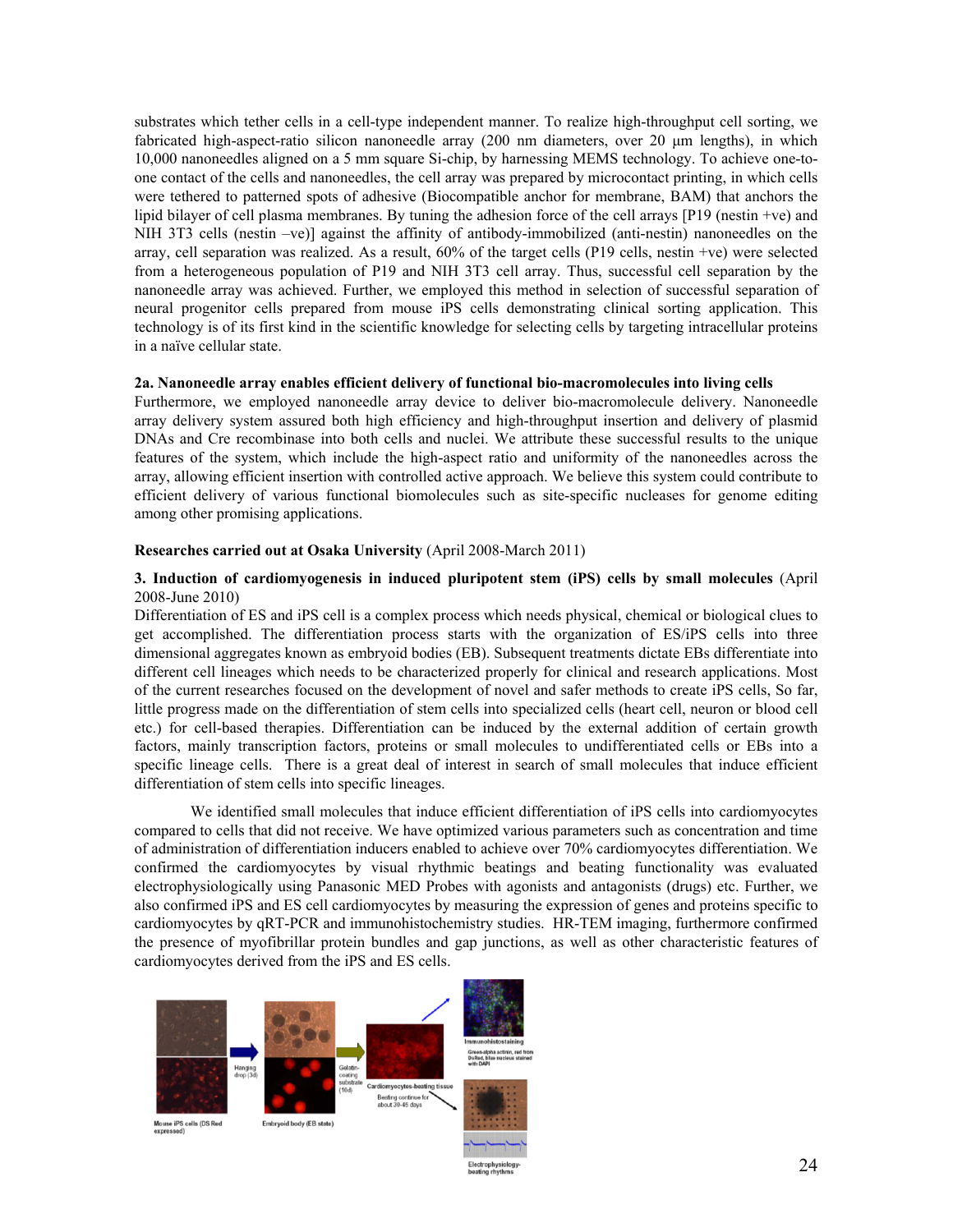#### **4. Nanomaterials interactions with ES cells towards novel**

#### **opportunities: with reference to carbon nanotubes (CNTs), gold nanoparticles (AuNP)** (Jan. 2010- March 2011)

Several approaches towards controlling the epigenetic events for guiding the pluripotent cells into desired lineage have been reported. We believe that nanomaterial interaction with pluripotent cells worth exploring in stem cell research. In this regard functionalized carbon nanotubes (CNTs) worth special attention owing to the exceptional properties they possess– the high-aspect-ratio with a unique mechanical strength which helps CNTs in nano-scale mechanical modification of growth environments, the metal-like conductivity of CNTs makes them favorites for being used in stem cell differentiation studies where electro-active cardiac muscle cells or neuronal cells are the targeted terminal cells.

For modulating cell differentiation, the interaction between mouse ES cells and functionalized multiwalled carbon nanotubes (f-MWCNTs) have been studied by using two different approaches. In the first approach, we used direct interaction of f-MWCNTs from embryoid body formation stage and followed the cytotoxicity, cell proliferation, cell organization and differentiation. We observed strongly beating cardiomyocytes in f-MWCNT exposed cells with traces of neuronal differentiation. In the second approach we created a composite cell culture substrate by dispersing f-MWCNT homogeneously with gelatin and we observed the state of differentiation on this substrate. We found the f-MWCNT-substrate biocompatible and it promoted concurrent differentiation of mES cells into electro-active cardiac muscle cells and neuronal cells. Further, we extended studies using AuNPs favored the cell proliferation and promoted the cardiomyogenesis in murine ES cells compared to control, in addition to facilitate prolonged duration of beatings of cardiomyocytes compared to control cultures.

#### **5. Non-invasive molecular probing of embryonic stem cell differentiation using gold nanoparticle based surface-enhanced Raman scattering (SERS)** (October 2009-Sept. 2010)

 This study reports the use of gold nanoparticle-based surface-enhanced Raman scattering (SERS) for probing the differentiation of mES cells, including undifferentiated single cells, embryoid bodies (EBs), and terminally differentiated cardiomyocytes. Gold nanoparticles (GNPs) were successfully delivered into all 3 mES cell differentiation stages without affecting cell viability or proliferation. TEM confirmed the localization of GNPs inside the following cell organelles: mitochondria, secondary lysosome, and endoplasmic reticulum. Using bright- and dark-field imaging, the bright scattering of GNPs and nanoaggregates in all 3 ES cell differentiation stages could be visualized. EB (an early differentiation stage) and terminally differentiated cardiomyocytes both showed SERS peaks specific in metabolic activity in the mitochondria and to protein translation (amide I, amide II, and amide III peaks). These peaks have been rarely identified in undifferentiated single ES cells. Spatiotemporal changes observed in the SERS spectra from terminally differentiated cardiomyocyte tissues revealed local and dynamic molecular interactions as well as transformations during ES cell differentiation.



Figure SERS-based molecular probing of cardiomyocyte differentiation, gold nanoparticle cytotoxicty on mES cells (A), SERS spectrum derived from cardiomyocytes (B), TEM image showing GNP accumulation in ES cells (C), and fluorescence image of matured cardiomyocyte tissue derived from ES cells in the presence of GNP (D).

**Researches carried out at JAIST under Toyama Medical Bio-cluster project** (June 2003-March 2008)

**6. Single-cell picoliter compartmental microfluidic device for high-throughput screening and analysis of antigen-specific cells in disease diagnosis** (June 2003-March 2008)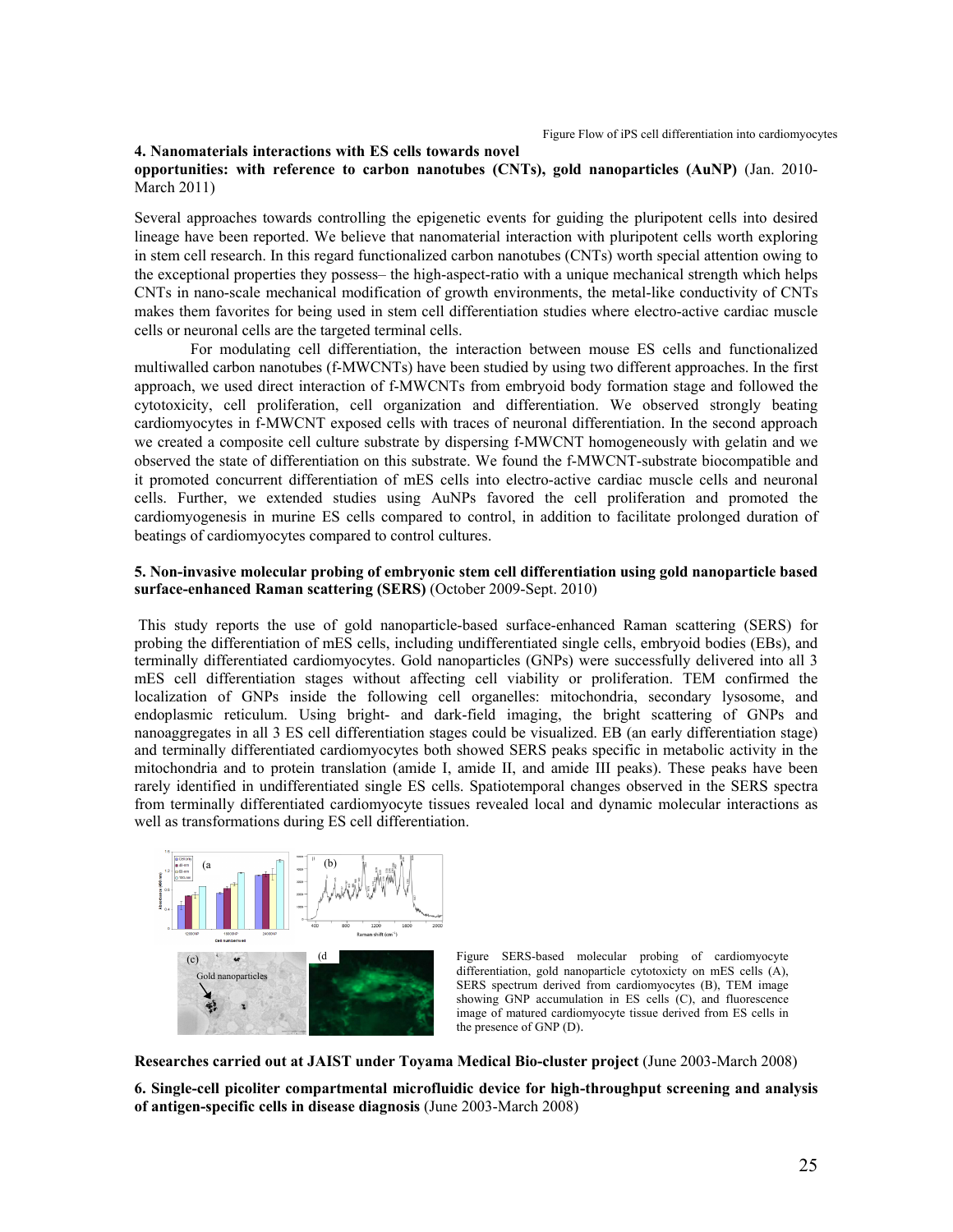Most of the current clinical diagnosis is based on analysis of large cell populations, which provide averaged information on the diseased state. In addition, many diseases like cancer start with a single or small number of mutated cells that herald the inception of a disease; then cells must be examined individually. Though flow cytometry has been known for its efficient cell sorting, they lack analysis of the same cell before and after stimulation. In addition, they cannot detect unhealthy cells that are present at 0.1% of the total cell population. This prompted us to develop a chip devices that can screen low frequency, number of cells, therefore, we have constructed a PDMS (polydimethyl siloxane) microfluidic device using soft lithography, which combined with two-phase liquids capable of generating picoliter compartments of oil and aqueous liquids alternately, continuously in a fast flowing single microchannel, which suits sorting and analysis of single-cells from bulk suspensions before and after stimulation with an antigen of a choice. The detection of a positive cell is based on increased intrinsic calcium levels after stimulation with an antigen.

PDMS microfluidic chip devices with Y-shaped microchannel established high-throughput compartmentalization of two-phase liquids under pressure-driven microsyringe pump. Characterization of compartmental microfluidics revealed these devices generate over 30 compartments per sec with a size of 70 pL volumes as tiniest reactors, which are highly suitable for single molecule and single-cell assays. In addition, this chip system has the ability of sorting up to  $\sim$ 13 cells per sec demonstrate its high-throughput characteristic (Fig. 2). Further, we have built the on-chip cell stimulation device enabled us to perform on-chip high-sensitive βgalactosidase assay, single cell lysis, and screening of a positive B-cell specific to Anti-mouse IgM as antigen before and after stimulation in the picoliter aqueous compartments and identified the positive B-cells with 10 times as active.



Figure Schematic of compartmental microfluidic devices for single-cell encapsulation, screening, analysis of active cell against a stimulant, (b) single cell lysis, (c) PCR and retrieval of antibody DNA of positive cell from a specific compartment.

#### **7. Single-cell microarray for high-throughput analysis of antigen-specific B-cells** (June 2003-March 2008)

The analysis of antigen-specific single B-cells from a bulk cell suspension contribute to the development of highly specific monoclonal antibody. In this research, we have developed a novel high-throughput screening and analysis system for single-cell on the microarray. The single-cell microarray chip is made from polystyrene with over 200,000 microchambers, which can accommodate only single-cells. Lymphocytes

derived from mouse spleen or human blood were spread on the microarray, and over 80% of the microchambers achieved single-cell status. Only 0.4% of the total B-cells population showed over ten time's higher activity after stimulation with antigen, anti-mouse IgM antibody. In addition, this novel method demonstrated retrieval of positive single B-cells from microchambers by a micromanipulator and achieved antibody DNA analysis. This high-throughput single-cell microarray system is capable of analyzing antigen-specific single B-cells before and after stimulation with antigen for developing highly specific monoclonal antibody as antibody medicine.



Figure Schematic illustration of single-cell microarray system for screening of antigen-specific single cells.

#### **Researches carried out at JAIST under JSPS Program**

#### **8. High-throughput screening of small molecules using silicon-based microchamber array chips with nano-liter volumes** (April 2002-April 2003)

A simple and high-throughput method to screen and determine the cytotoxic effects of carotenoids and bacterial derived carotenoids as small molecules against human cervical cancer cells-HeLa 229, using a silicon microchamber array accommodating nanoliter volumes was developed. Screening and cytotoxic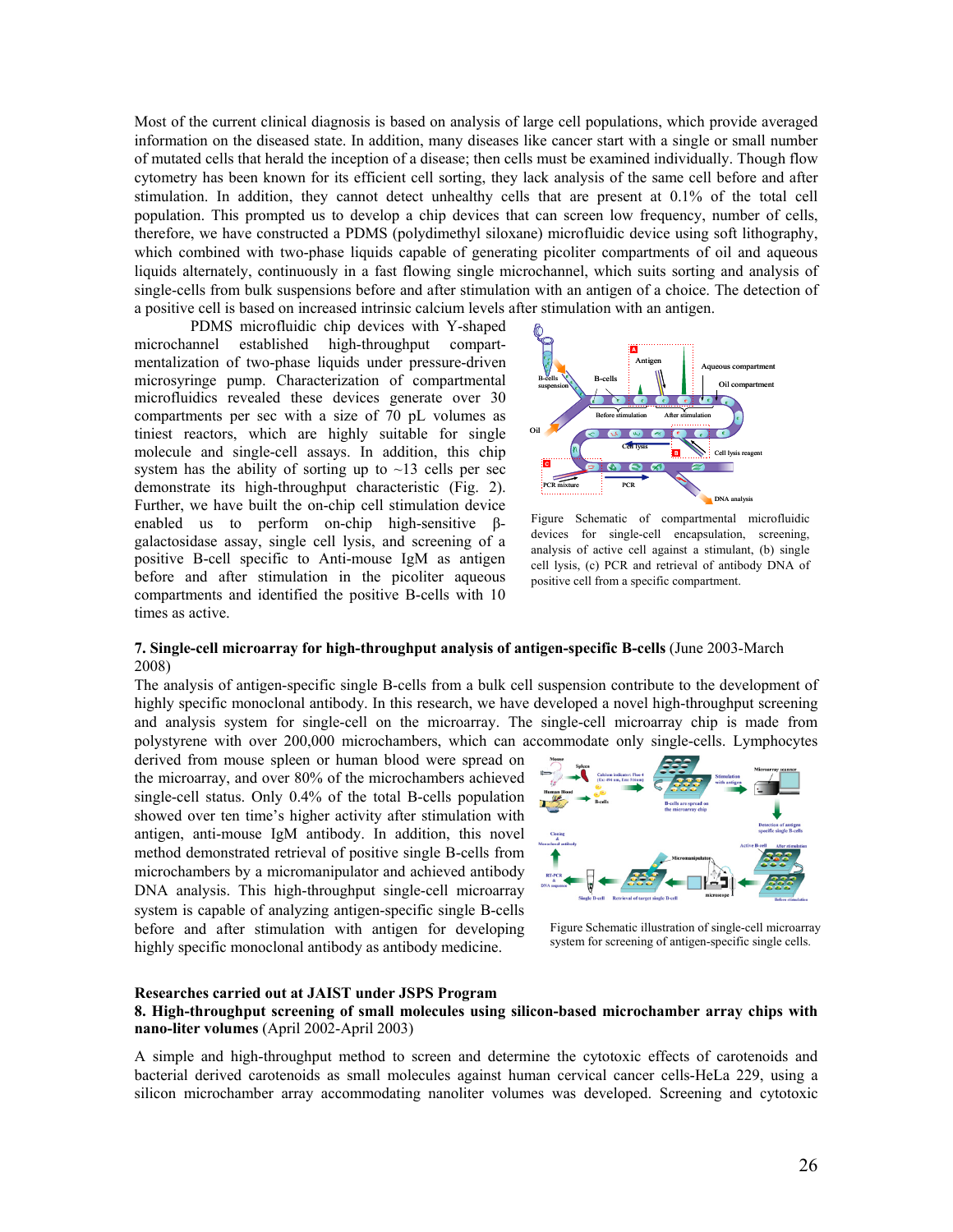effects of carotenoids and bacteria derived carotenoids was measured quantitatively by using a fluorescent based cell proliferation assay. First, we fabricated a silicon microchamber array chip  $(1 \text{ in.} \times 3 \text{ in.})$  with 1248 microchambers (24×52 pattern). Each chamber with parallelepiped, accommodating 50 nL of reaction volumes. We robotically dispensed twenty nanoliters of HeLa 229 suspension followed by 20 nL of carotenoids or chemicals to be screened and incubation was performed at 37°C for overnight. The cytotoxic activity of carotenoids was monitored by a fluorogenic substrate-Calcein-AM and scanning of the chamber array was carried out by a CRBIO IIe microarray scanner and determined the anticancer activity which was expressed as a percentage of cell death. The newly developed high-throughput screening

**neurotrophic factors** (April 2001-August 2003)



using the nanoliter chamber array platform is cost-effective in screening drugs with anticancer activities. Figure Nanoliter microchamber array for high-throughput screening of drugs

# **9. Combinatorial peptide beads array combined with PC12 cell chip for screening of novel**

This study describes high-throughput screening assay for novel neurotrophic factors using microarray based cell-chip and the response of newly screened neurotrophic factor on the PC12 neurosignaling pathway. Highthroughput cell-based drug screening employing microarray based chip formats play a key role in the development of novel and potential therapeutics at much faster pace with a reduction in the cost of drug discovery as it needs tiny volumes of samples. There have been reports on the use of nerve growth factor (NGF) in the prevention of the neurodegenerative disease–Alzheimer's disease in mice, rats and large primates. The difficulties in NGF crossing the blood-brain barrier prompted us to screen novel neurotrophic factors, by adapting combination of microarray based chips and combinatorial chemistry based peptide library synthesized on beads.

The cell chip used in this study is made from Si wafer. Si-chip with tiny chambers  $(24 \times 52)$  made by photolithography and chemical etching. Each chamber was about  $500 \times 500 \times 200$  µm dimensions. Peptide library X-X-X-X-X (X: Ile, Leu, Met, Phe, Val) was prepared by split synthesis to yield one-bead with one kind of peptide library format. The beads peptide library was added onto the Si chip chambers. The Si chip encased with beads peptides placed on the glass slide treated of PC12 cells. The Whole setup was transferred into a Petri dish containing RPMI 1640 medium and incubated 3 d in a humidified chamber at 37°C. During incubation, communication develops between PC12 cells and peptide on beads. Microchamber array allowed peptide-beads to confine in the microchambers that enabled PC12 cells on the functioned glass slide to interact with the peptide-beads resulted in neurite outgrowths of PC12 cells, which observed microscopically on a bead surface. Then those beads were separated by micromanipulator and determined the peptide sequence. Induction of neurite growths in PC12 cells was confirmed by the addition of screened peptide. Further, neurosignaling pathway of newly screened peptide treatment in PC12 cells through the activations of TrkA-ERK cascade. The Microchamber array platform is ideal for cell-based screenings of one-bead, onecompound libraries to identify peptide-ligands based on affinities with cells. Other advantages include assay miniaturization, high-throughput, ease-of-use, and label-free identification promises our screening system widely accepted platform for various bio-chemical screenings.



Figure Microchamber array based screening of combinatorial peptide libraries to identify a peptide that induce neurite outgrowths of PC12 cells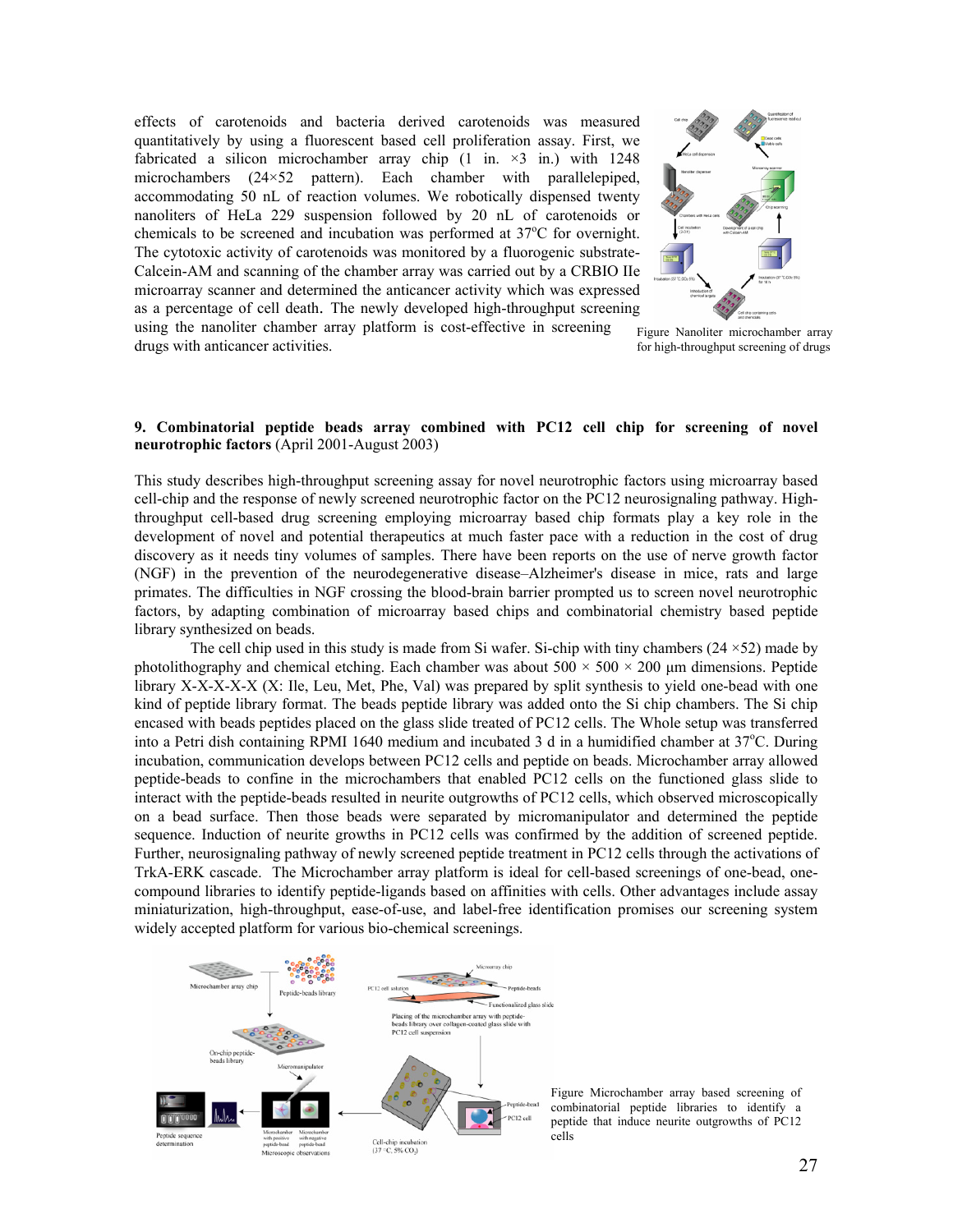#### **10. Induction of neuronal differentiation in P19 mouse embryonic cancer stem cells by small molecules**  (April 2002-March 2003)

P19 cells are pluripotent embryonic carcinoma cell lines from an embryo-derived teratocarcinoma in mice. P19 cells have the ability to differentiate into all types of cell lineages-neurons, cardiomyocytes, or blood cells, etc. under specific stimulation We report *for the first time* that chemicals belong to carotenoids, favored induction of mouse embryonic carcinoma P19 cell differentiation into neuronal cells. The long neurites emerging from both sides of the neuronal cell body was observed after 6 days in cultures treated with at  $1\mu$ M concentration. The morphological observations– size  $\&$  shape of the nucleus and length of neurites of neuronal cells derived from carotenoids induction were comparable to that of all-trans retinoic acid, known to induce P19 cell differentiation into neurons. The confirmation of carotenoids induced neuronal cells by *immunostaining* studies with a mouse anti-neuronal nuclei (NeuN) antibody for the nucleus of neurons, and neurofilaments using mouse anti-neurofilament160 clone NN18 antibodies. The results suggest carotenoid treatments induced P19 cell differentiation into neuronal cells.

#### 11. Light acting as a switch in channeling carotenoids to lutein biosynthesis (April 2001-Dec. 2002)

Bio-functional carotenoid- *lutein*, a xanthophyll, producing non-photosynthetic bacterium-*Stenotrophomonas* sp. strain D-1 was isolated. Further, this strain produces other carotenoids such as astaxanthin, canthaxanthin, β-Cryptoxanthin and β-carotene, which was identified by HPLC and MS analysis. It was the first report that bacteria accumulating lutein as a main carotenoid (Japan patent). We found light acting as a signal in increasing lutein (bio-gold) yields by 10 folds when exposed the D-1 suspension cultures to light irradiation. Further, we found a blue light (400-500 nm) and red light (600-750 nm) exposures favor further accumulation of lutein by channeling other carotenoids- β-cryptoxanthin and βcarotene into lutein biosynthetic pathways in *Stenotrophomonas* D-1 cultures, was confirmed by HPLC analysis. *The process for the bio-gold-lutein was patented.* In addition, carotenoid mix from the bacterium showed cytotoxic effects against HeLa 229 cells as well as DDPH radical scavenging activity, and DNA strand cleavage by exposure to hydroxy free radicals protected.

#### **12. Bio-catalytic mechanism of benzo[a]pyrene biodegradation by** *Paenibacillus* **sp. B2-1** (April 2000- March 2003)

A novel polycyclic aromatic hydrocarbon (PAH) degrading bacterium-*Paenibacillus* sp. B2-1 strain was isolated from natural oil producing wells, Japan. This strain grows solely on benzo (a) pyrene [B (a) P] as a carbon source and showed degradation of PAHs with 2 to 4 benzene rings (naphthalene, anthracene, Pyrenees) as well as complex PAH -benzo (a) pyrene with 5 benzene rings. *This bacterium was patented for smart bioremediation of complex PAH's.* B(a)P is known for its highly toxic, carcinogenic and endocrine disrupting properties. It is an environmental recalcitrant to degrade by indigenous microflora. Strategies were developed to enhance B (a) P biodegradation by cylcodextrin ( $\alpha$ ,  $\beta$  and  $\gamma$ ) complexation, employment of nonionic surfactants allowed by (a) P to dissolve easily lead to increasing its availability to the bacterial cultures that resulted in 3 fold increase in its degradation compared to its counterparts 20%. Further, immobilization of *Paenibacillus* bacterium in a calcium alginate matrix favored 80-90% of B(a)P degradation.

B(a)P degradation enzyme was identified in the cell extracts of *Paenibacillus* sp. B2-1 suggests its intracellular nature. Cell extracts, as a bio-catalyst, when treated with B(a)P yields two known metabolites such as B(a)P *trans*-9,10-dihydrodiol and B(a)P *cis*-4,5-dihydrodiol as intermediates indicate the presence of both monooxygenase and dioxygenase type enzymes. Further, the enzyme responsible for B(a)P degradation was purified and characterized. SDS-PAGE and Gel-filtration determined as 440 kDa suggests this enzyme made up of multi-submits. HPLC analysis of purified benzo(a)pyrene degrading enzyme B(a)P metabolism revealed B(a)P *cis*-7,8-dihydrodiol is the only known intermediate of B(a)P metabolism suggest the benzo(a)pyrene degrading enzyme may belongs to benzo(a)pryene 7,8-dioxygenase type.